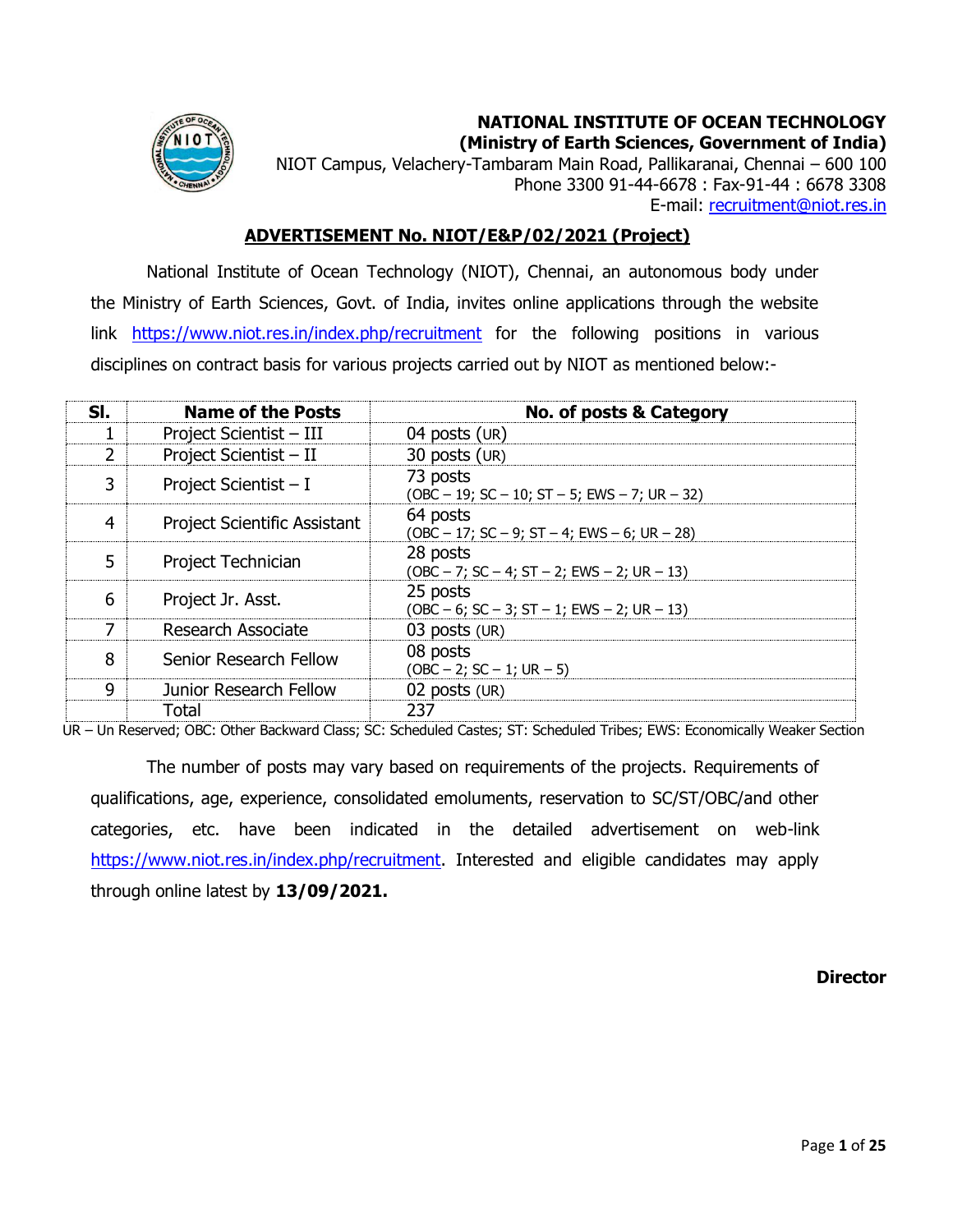

**NATIONAL INSTITUTE OF OCEAN TECHNOLOGY (Ministry of Earth Sciences, Government of India)**

NIOT Campus, Velachery-Tambaram Main Road, Pallikaranai, Chennai – 600 100 Phone 3300 91-44-6678 : Fax-91-44 : 6678 3308 E-mai[l](mailto:recruitment@niot.res.in): [recruitment@niot.res.in](mailto:recruitment@niot.res.in)

## **ADVERTISEMENT No. NIOT/E&P/02/2021 (Project)**

<span id="page-1-0"></span>National Institute of Ocean Technology (NIOT), Chennai, an autonomous R&D organization under the Ministry of Earth Sciences, Govt. of India ,invites online applications through the website link<https://www.niot.res.in/index.php/recruitment> for the following positions in various disciplines on contract basis for various projects carried out by NIOT for the plan year 2021-2026 as mentioned below:-

| SI.            | <b>Name of the Posts</b>     | No. of posts & Category                                   |
|----------------|------------------------------|-----------------------------------------------------------|
|                | Project Scientist - III      | 04 posts $(UR)$                                           |
| 2              | Project Scientist - II       | 30 posts (UR)                                             |
| 3              | Project Scientist - I        | 73 posts<br>(OBC - 19; SC - 10; ST - 5; EWS - 7; UR - 32) |
| $\overline{4}$ | Project Scientific Assistant | 64 posts<br>(OBC - 17; SC - 9; ST - 4; EWS - 6; UR - 28)  |
| 5              | Project Technician           | 28 posts<br>(OBC - 7; SC - 4; ST - 2; EWS - 2; UR - 13)   |
| 6              | Project Jr. Asst.            | 25 posts<br>$(OBC - 6; SC - 3; ST - 1; EWS - 2; UR - 13)$ |
| 7              | Research Associate           | 03 posts (UR)                                             |
| 8              | Senior Research Fellow       | 08 posts<br>$(OBC - 2; SC - 1; UR - 5)$                   |
| 9              | Junior Research Fellow       | 02 posts (UR)                                             |
|                | Total                        | 237                                                       |

UR – Un Reserved; OBC: Other Backward Class; SC: Scheduled Castes; ST: Scheduled Tribes; EWS: Economically Weaker **Section** 

Please read the **[terms and conditions](#page-22-0)** and the instructions for **[how to](#page-22-1) apply** carefully**.**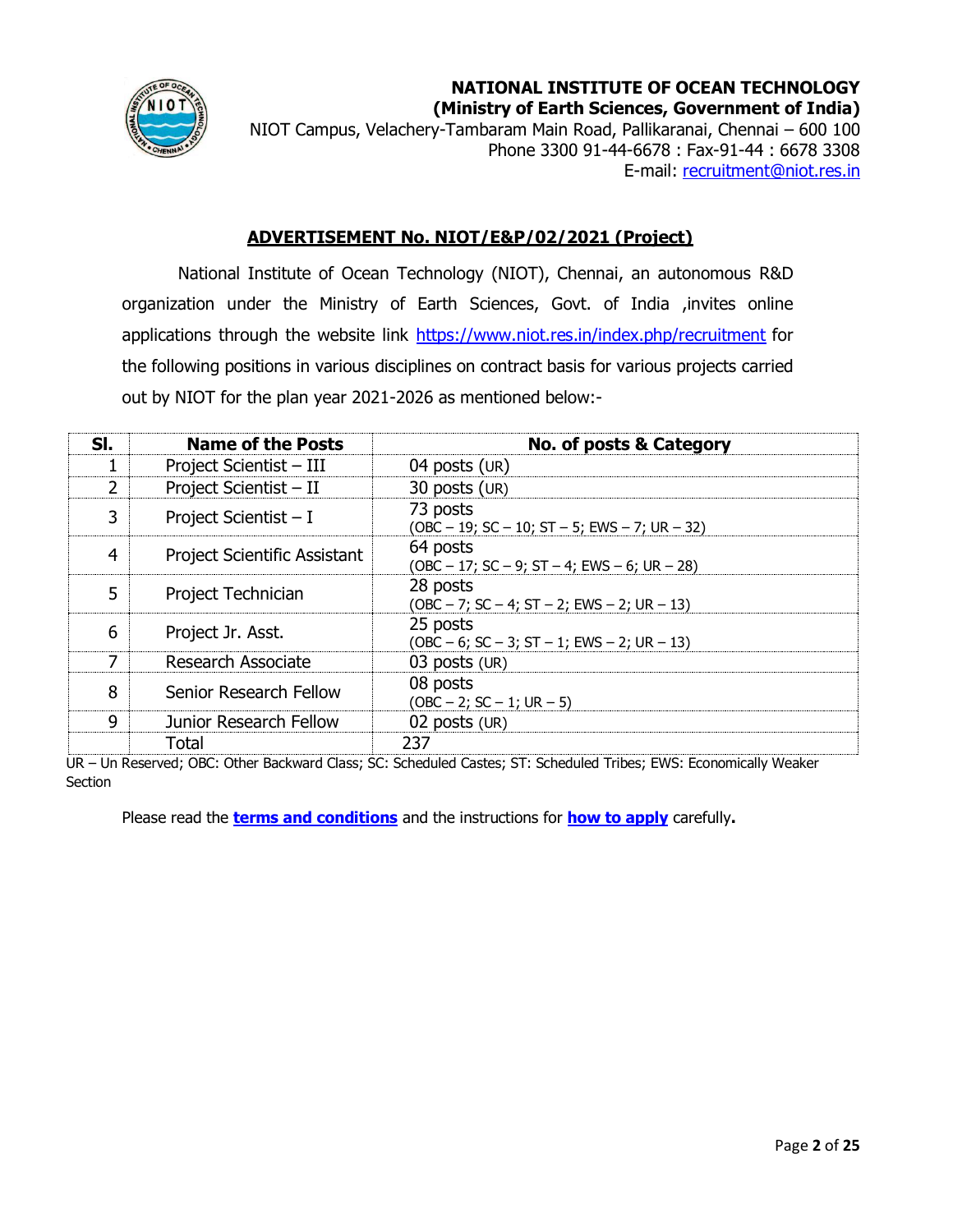# **Details of the posts with discipline, Essential qualification, age limit and the job- requirements**

## **etc.,**

| Name of the Post         | $\mathbf{r}$ | <b>Project Scientist – III</b>                                                                                |
|--------------------------|--------------|---------------------------------------------------------------------------------------------------------------|
| <b>Number of Post(s)</b> |              | 04 (Un-reserved)                                                                                              |
| <b>Emoluments</b>        |              | <b>Rs. 78,000/- + HRA</b> (Increment of 5% for every two years of experience<br>subject to performance review |
| Maximum age limit        | $\mathbf{r}$ | 45 vears                                                                                                      |

| <b>Essential Qualification</b>                                                                                                                                                                                                                                                                                                                                                                         | <b>Desirable</b>                                                                                                                              | <b>Job Requirement</b>                                                                                                                                                                                                                                                                                                                                                                                                           |
|--------------------------------------------------------------------------------------------------------------------------------------------------------------------------------------------------------------------------------------------------------------------------------------------------------------------------------------------------------------------------------------------------------|-----------------------------------------------------------------------------------------------------------------------------------------------|----------------------------------------------------------------------------------------------------------------------------------------------------------------------------------------------------------------------------------------------------------------------------------------------------------------------------------------------------------------------------------------------------------------------------------|
| M.Sc., in Marine Biology /<br>Microbiology / Biochemistry<br>Zoology aquaculture/<br>B.Tech. in Bio technology/<br>from a recognized university /<br>Institute with at least<br>$(60\%)$ marks in the qualifying<br>degree level.<br>with<br>Seven years' experience in<br>Research &Development in<br>the fields of marine microbes/<br>marine algal /<br>marine fish<br>Ballast<br>culture/<br>water | Ph. D. in the field of<br>marine algae<br>/finfish<br>culture/Ballast<br>water<br>treatment<br>microbiology<br>from<br>recognized University. | • Planning and carrying out R&D related<br>marine microbes/marine<br>algal/<br>to<br>cage culture/Ballast<br>offshore<br>water<br>treatment<br>$\bullet$ Culture<br>microbes/<br>and<br>marine<br>phytoplankton/zooplankton/finfish<br>breeding, larval rearing and<br>cage<br>culture.<br>• Organizing scientific cruises / execution<br>of field studies<br>• Interpretation of results and preparation<br>of technical report |
|                                                                                                                                                                                                                                                                                                                                                                                                        | treatment.                                                                                                                                    |                                                                                                                                                                                                                                                                                                                                                                                                                                  |

| Name of the Post         | <b>Project Scientist – II</b>                                                |
|--------------------------|------------------------------------------------------------------------------|
| <b>Number of Post(s)</b> | 30 (Un-reserved)                                                             |
| <b>Emoluments</b>        | <b>Rs. 67,000/- + HRA</b> (Increment of 5% for every two years of experience |
|                          | subject to performance review                                                |
| Maximum age limit        | 40 Years                                                                     |

**Maximum age limit** :

| Discipline /                                                 | <b>Essential Qualification</b>                                                                                                                                                                                                                                                                   | <b>Desirable</b>                                                                                                                                                                                                                                                                                     | <b>Job Requirement</b>                                                                                                                                                                                                                                                                                                                                                                                                                                                                                                                                                                                                                                                                                                                                                                                                                                                                      |
|--------------------------------------------------------------|--------------------------------------------------------------------------------------------------------------------------------------------------------------------------------------------------------------------------------------------------------------------------------------------------|------------------------------------------------------------------------------------------------------------------------------------------------------------------------------------------------------------------------------------------------------------------------------------------------------|---------------------------------------------------------------------------------------------------------------------------------------------------------------------------------------------------------------------------------------------------------------------------------------------------------------------------------------------------------------------------------------------------------------------------------------------------------------------------------------------------------------------------------------------------------------------------------------------------------------------------------------------------------------------------------------------------------------------------------------------------------------------------------------------------------------------------------------------------------------------------------------------|
| <b>Reservation</b>                                           |                                                                                                                                                                                                                                                                                                  |                                                                                                                                                                                                                                                                                                      |                                                                                                                                                                                                                                                                                                                                                                                                                                                                                                                                                                                                                                                                                                                                                                                                                                                                                             |
| Mechanical<br>(8 Posts)<br>(Un-reserved)<br>Post code:<br>02 | B.Tech.<br>B.E.<br>in<br>Mechanical Engg. from a<br>recognized university<br>Institute with atleast(60%)<br>marks in the qualifying<br>degree level.<br>With<br>Three years' experience in<br>Research & Development,<br>Survey / Planning,<br>supervision or training in<br>the relevant field. | M.E.<br>M.Tech.<br>in<br>Mechanical / Thermal /<br>Production / Marine /<br>Naval<br>Architecture/<br>Ocean<br>Engg./<br>Industrial Engineering<br>recognized<br>from<br>a<br>University / Institute<br>MoT [Marine Officers'<br>Training]<br>qualification<br>recognized<br>from<br>a<br>Institute. | •Design / Development / Analysis of<br>- Mechanical Systems / Sub systems<br>Offshore,<br>Floating<br><b>Structures</b><br>Underwater components<br>- Thermal systems / equipments, Design<br>of rotating machinery.<br>$\bullet$ Assembly,<br>Fabrication,<br>Integration,<br>evaluation, testing and commissioning<br>and monitoring of systems / equipments<br>various other components for<br>and<br>Desalination and OTEC Plants, and also<br>experimental techniques for underwater<br>components<br>•Management, operation, maintenance<br>and trouble shooting of research vessels;<br>follow-ups, documentation, inspection<br>and monitoring of ship building / dry-<br>dock & afloat repairs process.<br>•Deployment and retrieval of floating and<br>underwater<br>offshore<br>systems,<br>data<br>collection platforms,<br>•Ship cruises for scientific works and<br>planning. |
|                                                              |                                                                                                                                                                                                                                                                                                  |                                                                                                                                                                                                                                                                                                      | •Hands on experience in codes and<br>standards (ASME, HTRI, BIS, etc) and in                                                                                                                                                                                                                                                                                                                                                                                                                                                                                                                                                                                                                                                                                                                                                                                                                |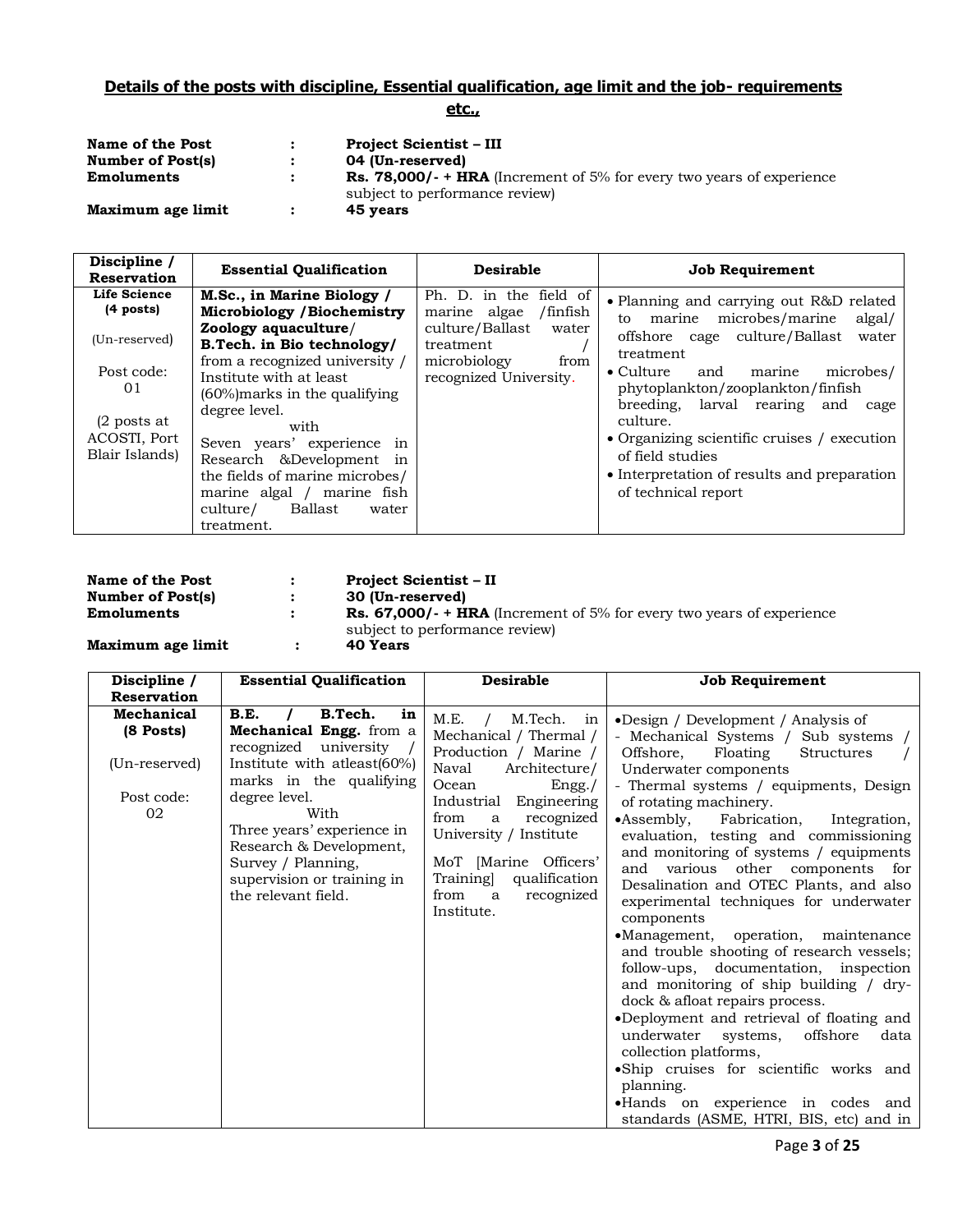| Discipline /<br>Reservation                                                                   | <b>Essential Qualification</b>                                                                                                                                                                                                                                                                                                                   | <b>Desirable</b>                                                                                                                                                                                                                                                                                      | <b>Job Requirement</b>                                                                                                                                                                                                                                                                                                                                                                                                                                                                                                                                                                                                                                                                                                                                                                                 |
|-----------------------------------------------------------------------------------------------|--------------------------------------------------------------------------------------------------------------------------------------------------------------------------------------------------------------------------------------------------------------------------------------------------------------------------------------------------|-------------------------------------------------------------------------------------------------------------------------------------------------------------------------------------------------------------------------------------------------------------------------------------------------------|--------------------------------------------------------------------------------------------------------------------------------------------------------------------------------------------------------------------------------------------------------------------------------------------------------------------------------------------------------------------------------------------------------------------------------------------------------------------------------------------------------------------------------------------------------------------------------------------------------------------------------------------------------------------------------------------------------------------------------------------------------------------------------------------------------|
|                                                                                               |                                                                                                                                                                                                                                                                                                                                                  |                                                                                                                                                                                                                                                                                                       | softwares such as<br>- Autocad, Solidworks, Catia, PRO-E<br>- ANSYS, COMSOL,<br>- ANSYS-AQWA, Orcaflex, MATLAB,<br>Simulink,<br>- MARPOL & SOLAS regulations, Various<br>ship maintenance engineering solutions<br>& Safety at Sea, Knowledge on Assembly<br>& integration of Shipboard machinery,<br>Welding technology & Ship technology,<br>and / or experience of sailing onboard<br>Ships.                                                                                                                                                                                                                                                                                                                                                                                                        |
| Civil<br>(3 Posts)<br>(Un-reserved)<br>Post code:<br>03                                       | B.E. / B.Tech. in Civil<br>Engg. from a recognized<br>university / Institute with<br>at least (60%) marks in the<br>qualifying degree level.<br>with<br>Three years' experience in<br>Research & Development,<br>Planning,<br>Survey<br>$\sqrt{2}$<br>supervision or training in<br>the relevant field.                                          | M.E. / M.Tech. in Civil<br>Structural/<br>Ocean<br>Engg./Geotechnical/<br>from<br>$\mathbf a$<br>recognized<br>university or institute.                                                                                                                                                               | $\bullet$ Coastal<br>modelling,<br>processes<br>hydrodynamic modelling related to ocean<br>/coastal engineering and numerical<br>studies for fixed / floating structures.<br>· Planning, coordination and conduct of<br>Field survey/ Oceanographic deployment<br>/ retrieval operations, Laboratory studies,<br>Instrumentation and Data analysis.<br>$\bullet$ Co-ordination,<br>analysis, design<br>and<br>execution of Civil / Structural works in<br>mainland/islands.<br>· Design, Analysis and numerical modelling<br>of the offshore components such as<br>moorings, pipelines and fixed/floating<br>structures.<br>• Planning,<br>analysis<br>and<br>design<br>foundations for the onshore and offshore<br>structures. Field and in situ onshore and<br>offshore geotechnical investigations. |
| ECE / E&I<br>(5 Posts)<br>(Un-reserved)<br>Post code:<br>04                                   | B.E. / B.Tech. in<br><b>Electronics and</b><br>Instrumentation /<br>communication Engg.<br>from a recognized<br>University with at least<br>60% marks in the<br>qualifying degree level.<br>With<br>Three years' experience in<br>Research &Development,<br>Planning,<br>Survey<br>$\prime$<br>supervision or training in<br>the relevant field- | M.E./M.Tech.<br>in<br>Electronics<br>&<br>Communication<br>$\prime$<br>Electronics / Applied<br>Electronics/<br><b>VLSI</b><br>Embedded<br>Design/<br>system<br>$\rm{design}/$<br>Instrumentation<br>&<br>Control/<br>Communication<br>systems<br>from<br>a<br>recognized university or<br>institute. | • Embedded System design<br>• Programming<br>verification<br>of<br>and<br>C/C++/MATLAB/PYTHON/Java<br>· Data acquisition/ SCADA /LabView<br>• Signal and image processing<br>$\bullet$ Satellite communications<br>• Circuit design with ORCAD, Pspice<br>· Planning, coordination and participating<br>• In field studies in coastal regions and<br>scientific cruises.<br>· Installation of systems on-board ships<br>• Calibration and testing of underwater<br>accreditation<br>acoustic<br>sensors<br>$\prime$<br>processes                                                                                                                                                                                                                                                                       |
| Geology / GIS<br>Remote<br><b>Sensing</b><br>$(2$ Posts)<br>(Un-reserved)<br>Post code:<br>05 | M.Sc. in Geology/Applied<br>Geology/Marine Geology/<br>Marine Geophysics from a<br>recognized<br>university<br>/institute with at least<br>60%<br>marks<br>in<br>the<br>qualifying degree level.<br>With<br>Three years' experience in<br>Research & Development<br>similar to the described                                                     | Ph.D<br>Geology/<br>in<br>Marine<br>Geology/<br>Applied<br>Geology/<br>Marine<br>Geophysics<br>recognized<br>from<br>a<br>university/institute<br>M.E./M.Tech/MS<br>in<br>Geoinformatics/<br>Geomatics/<br>$\frac{GIS}{ }$<br>Remote Sensing from a<br>recognized<br>university                       | • Coastal<br>geomorphology<br>and<br>coastal<br>collection,<br>related<br>data<br>process<br>processing, interpretation and report<br>writing<br>$\bullet$ Topographic<br>and<br>bathymetry<br>data<br>collection and processing<br>• Satellite image processing, handling GIS<br>systems like ARC GIS, QGIS, ERDAS etc<br>• Preparation of thematic map for coastal<br>sediment dynamics and oceanographic<br>studies                                                                                                                                                                                                                                                                                                                                                                                 |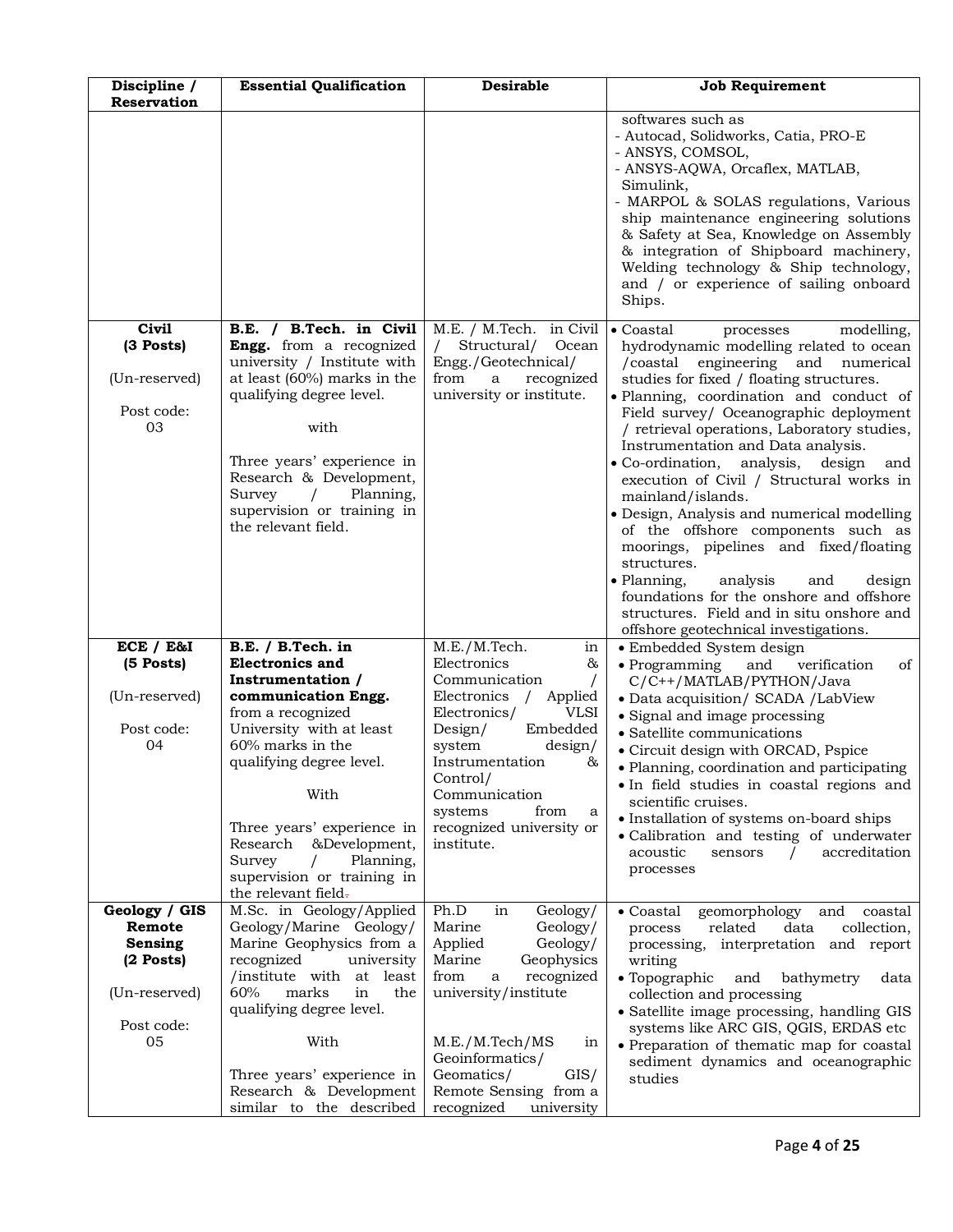| Discipline /<br>Reservation                                                                                                | <b>Essential Qualification</b>                                                                                                                                                                                                                                                                                                                                                                                                                                                                                                                                                                                  | <b>Desirable</b>                                                                                                                                                                                                                                                    | <b>Job Requirement</b>                                                                                                                                                                                                                                                                                                                                                                                                                                                                                                                                                                                                                                                                                                                                                                                                                                                                                                                             |
|----------------------------------------------------------------------------------------------------------------------------|-----------------------------------------------------------------------------------------------------------------------------------------------------------------------------------------------------------------------------------------------------------------------------------------------------------------------------------------------------------------------------------------------------------------------------------------------------------------------------------------------------------------------------------------------------------------------------------------------------------------|---------------------------------------------------------------------------------------------------------------------------------------------------------------------------------------------------------------------------------------------------------------------|----------------------------------------------------------------------------------------------------------------------------------------------------------------------------------------------------------------------------------------------------------------------------------------------------------------------------------------------------------------------------------------------------------------------------------------------------------------------------------------------------------------------------------------------------------------------------------------------------------------------------------------------------------------------------------------------------------------------------------------------------------------------------------------------------------------------------------------------------------------------------------------------------------------------------------------------------|
|                                                                                                                            | job requirements<br><b>OR</b><br>B.E./B.Tech.<br>in<br>Geo-<br>informatics/Geomatics<br>from<br>recognized<br>a<br>university/institute with at<br>least 60 % marks in the<br>qualifying degree level.<br>With<br>Three years' experience in                                                                                                                                                                                                                                                                                                                                                                    | /institute.                                                                                                                                                                                                                                                         |                                                                                                                                                                                                                                                                                                                                                                                                                                                                                                                                                                                                                                                                                                                                                                                                                                                                                                                                                    |
| <b>Life Science</b><br>$(6$ Posts)<br>(Un-reserved)<br>Post code:<br>06<br>$(3$ posts at<br>ACOSTI, Port<br>Blair Islands) | Research & Development<br>similar to the described<br>job requirements<br>M.Sc. in Marine Biology/<br>Marine<br>Science<br>/Microbiology/ Zoology /<br>Aquaculture or B.Tech. in<br>Biotechnology/<br><b>Bioinformatics</b><br>from<br>a<br>recognized<br>university/Institute<br>with<br>at least 60% marks in the<br>qualifying degree level.<br>With                                                                                                                                                                                                                                                         | Ph.D./M.Tech.,<br>in<br>marine algae / fin fish<br>culture/ Ballast water<br>treatment/<br>biotechnology<br>microbiology<br>from<br>a<br>recognized university or<br>institute.                                                                                     | • R&D related to marine microbes /<br>marine algal / offshore cage culture /<br>Ballast water treatment<br>$\bullet$ Culture<br>and<br>marine<br>microbes/<br>phytoplankton /<br>zooplankton/ finfish<br>breeding,<br>larval rearing<br>and<br>cage<br>culture.<br>• Organizing scientific cruises / execution<br>field studies<br>• Interpretation of results and preparation<br>of technical report                                                                                                                                                                                                                                                                                                                                                                                                                                                                                                                                              |
| Physical<br>Oceanography<br>(5 Posts)<br>(Un-reserved)<br>Post code:<br>07                                                 | Three years' experience in<br>Research & Development<br>in the fields of marine<br>microbes / marine algal /<br>marine fish culture<br>Ballast water treatment.<br>Masters<br><b>Degree</b><br>in<br>Oceanography / Physical<br>Oceanography / Physics/<br>Chemical Oceanography/<br>Technology<br>Ocean<br>Science from a<br>Ocean<br>University<br>recognized<br>Institute with at least 60%<br>marks in the qualifying<br>degree level.<br>With<br>Three years' experience in<br>Research & Development,<br>planning and management<br>in industry and/or the<br>area of work as per the job<br>requirement. | Doctorate<br>in<br>Marine<br>sciences/<br>Oceanography<br>Physical<br>Oceanography/ Physics<br>recognized<br>from<br>a<br>University / Institute.<br>Relevant computer<br>programming skills<br>Good knowledge in<br>MATLAB and data<br>processing<br>methodologies | • Oceanographic<br>data collection,<br>data<br>processing,<br>quality<br>control<br>and<br>application<br>of<br>numeric<br>models.<br>Analysing oceanographic data using<br>MATLAB,<br>tools<br>like<br>Ferret<br>etc.<br>Participating in cruises for the data<br>collection and maintenance of ocean<br>observation platforms. To interact with<br>port officials/ship agent<br>• Coastal processes modeling, planning,<br>coordinating and managing field data<br>collection<br>hydrodynamic<br>programs,<br>modeling related to ocean /coastal<br>engineering.<br>• Carryout oceanographic survey, and<br>data collection at costal /offshore<br>locations, involve in Laboratory studies,<br>Site<br>Instrumentation,<br>assessment<br>studies/CRZ/GIS. Good knowledge in<br>software tools like Matlab, C, Fortran,<br>etc<br>• Planning and execution of sea trials and<br>field experiments.<br>• Oceanographic<br>and<br>acoustic<br>data |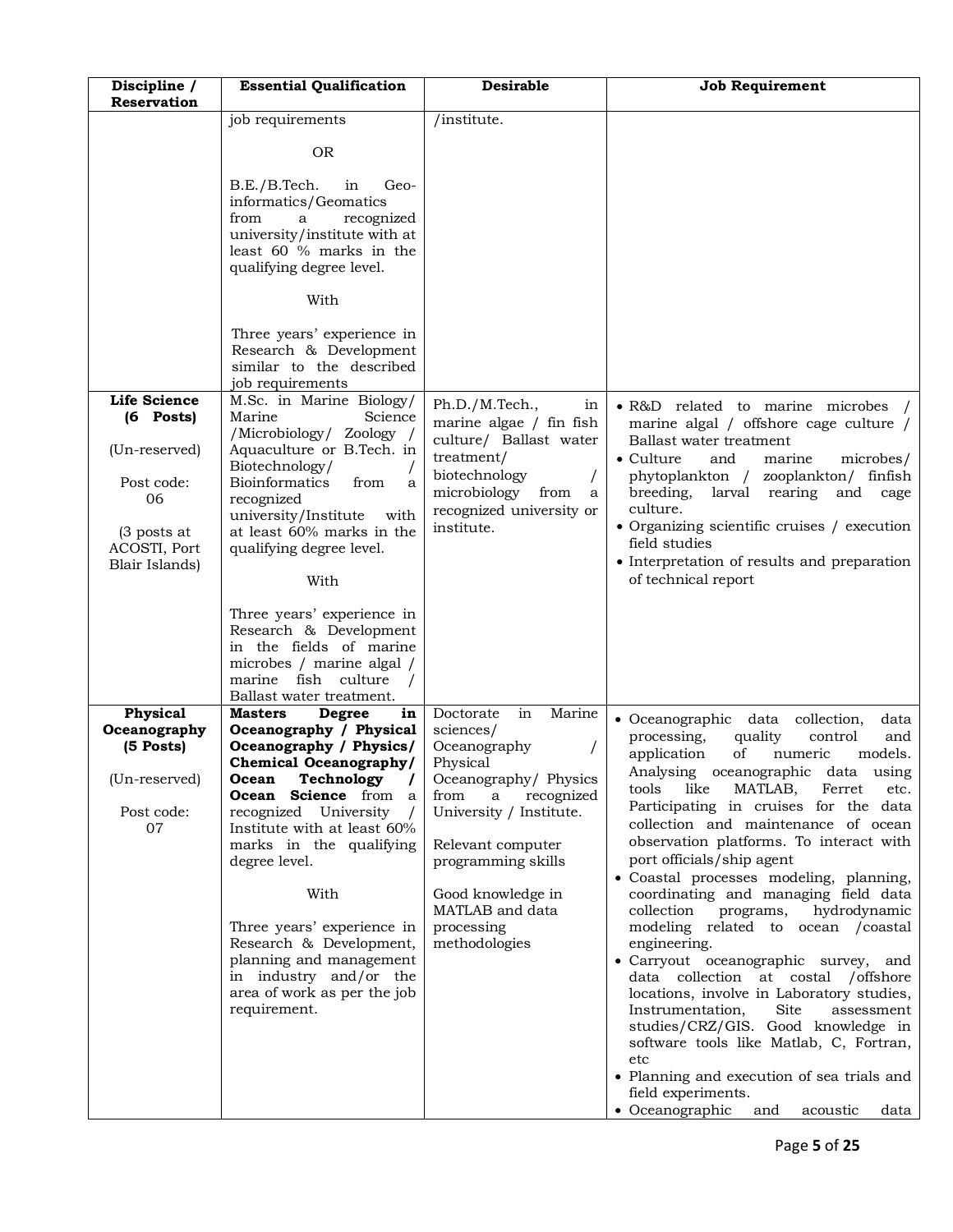| Discipline /<br><b>Reservation</b>                           | <b>Essential Qualification</b>                                                                                                                                                                                                                                                                           | <b>Desirable</b>                                                                      | <b>Job Requirement</b>                                                                                                                                                                                                                                                                                                                                                                                                                                                                                    |
|--------------------------------------------------------------|----------------------------------------------------------------------------------------------------------------------------------------------------------------------------------------------------------------------------------------------------------------------------------------------------------|---------------------------------------------------------------------------------------|-----------------------------------------------------------------------------------------------------------------------------------------------------------------------------------------------------------------------------------------------------------------------------------------------------------------------------------------------------------------------------------------------------------------------------------------------------------------------------------------------------------|
|                                                              |                                                                                                                                                                                                                                                                                                          |                                                                                       | processing & analysis,<br>• Satellite data processing<br>• Scientific / technical report preparation<br>any<br>other<br>related<br>and<br>project<br>documentation<br>• Coastal processes modelling, planning,<br>coordinating and managing field data<br>collection programs, seabed engineering<br>investigations,<br>bathymetry<br>and<br>hydrodynamic<br>topography<br>survey,<br>modelling related to ocean/coastal<br>engineering.                                                                  |
| Petroleum<br>$(1$ Post)<br>(Un-reserved)<br>Post code:<br>08 | B.E./B.Tech. in<br>Chemical/<br>Petroleum<br>Engineering<br>from<br>a<br>recognized<br>University<br>with at least 60% marks<br>in the qualifying degree<br>level.<br>With<br>Three years experience in<br>Research & Development,<br>industry and/or the area<br>of work as per the job<br>requirement. | M.E./M.Tech.<br>in<br>Petroleum<br>from a<br>engineering<br>recognized<br>University. | • Coordination<br>for<br>technology<br>development for Gas Hydrate research,<br>thermal<br>stimulation<br>and<br>depressurization techniques<br>• Handling high pressure<br>and<br>low<br>temperature reactor/autoclave<br>• HandlingCFDsoftware'slikefluent;reserv<br>oirmodelingsoftwareformethanehydrate<br>kinetics studies<br>· Handling FORTRAN based software<br>TOUGH+Hydrate<br>• Life support system design for enclosed<br>space and usage of the related sensors<br>and life saving apparatus |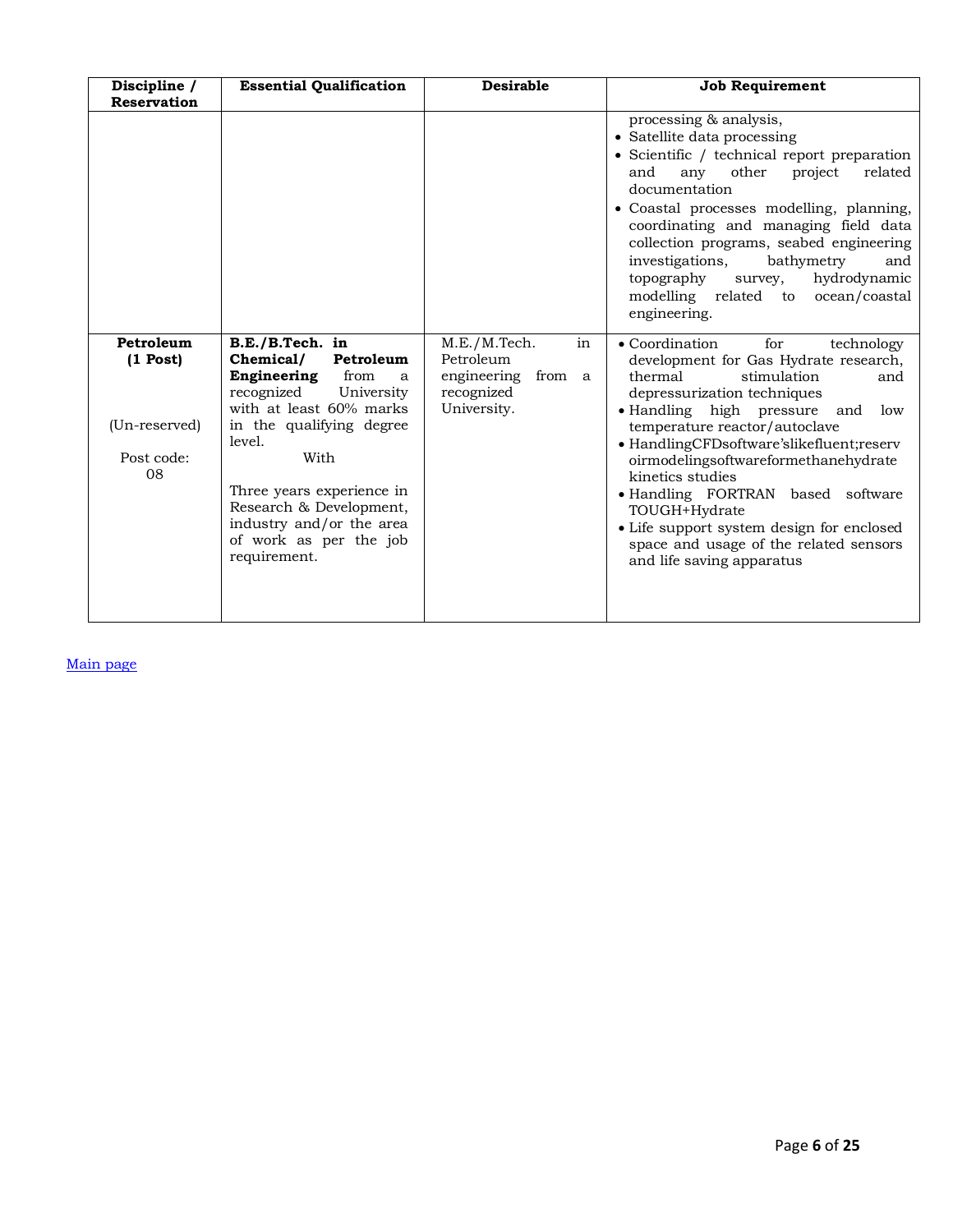| <b>Name of the Post</b>  |                                |                                                                   | <b>Project Scientist – I</b>                      |                  |  |
|--------------------------|--------------------------------|-------------------------------------------------------------------|---------------------------------------------------|------------------|--|
| <b>Number of Post(s)</b> |                                |                                                                   | 73 (UR-32; OBC-19; SC-10; ST-05; EWS-07)          |                  |  |
|                          |                                |                                                                   | (Two posts will be suitable for PwD-OH category.) |                  |  |
| Emoluments               |                                | <b>Rs. 56,000/- + HRA</b> (Increment of 5% for every two years of |                                                   |                  |  |
|                          |                                |                                                                   | experience subject to performance review)         |                  |  |
| Maximum age limit        |                                |                                                                   | 35 (Age relaxation as per Govt. of India norms)   |                  |  |
| <b>Discipline</b>        | <b>Essential Oualification</b> |                                                                   | Desirable                                         | Joh Requirement. |  |

| Discipline /<br><b>Reservation</b>                                                                                          | <b>Essential Qualification</b>                                                                                                                                                 | <b>Desirable</b>                                                                                                                                                                                                                                                                                                              | <b>Job Requirement</b>                                                                                                                                                                                                                                                                                                                                                                                                                                                                                                                                                                                                                                                                                                                                                                                                                                                                                                                                                                                                                                                                                                                                                                                                                                                                                      |
|-----------------------------------------------------------------------------------------------------------------------------|--------------------------------------------------------------------------------------------------------------------------------------------------------------------------------|-------------------------------------------------------------------------------------------------------------------------------------------------------------------------------------------------------------------------------------------------------------------------------------------------------------------------------|-------------------------------------------------------------------------------------------------------------------------------------------------------------------------------------------------------------------------------------------------------------------------------------------------------------------------------------------------------------------------------------------------------------------------------------------------------------------------------------------------------------------------------------------------------------------------------------------------------------------------------------------------------------------------------------------------------------------------------------------------------------------------------------------------------------------------------------------------------------------------------------------------------------------------------------------------------------------------------------------------------------------------------------------------------------------------------------------------------------------------------------------------------------------------------------------------------------------------------------------------------------------------------------------------------------|
| Mechanical /<br>Thermal<br>$(15$ Posts)<br>$(OBC - 4)$<br>$SC - 2$<br>$ST - 1$<br>$EWS - 2$<br>$UR - 6$<br>Post code:<br>09 | B.E.<br>B.Tech.<br>in<br>Mechanical Engg. from a<br>recognized University<br>$\sqrt{ }$<br>Institute with<br>at least<br>60%<br>marks<br>in<br>the<br>qualifying degree level. | M.E. / M.Tech. from a<br>recognized University /<br>Institute in any of the<br>following disciplines:<br>• Mechanical<br>Engineering<br>• Thermal Engineering<br>• Production<br>Engineering<br>Engg.<br>Design<br>$\bullet$<br>Aided<br>Computer<br>Design.<br>• Naval Architecture /<br>Ocean Engg.<br>• Aeronautical Engg. | · Design, Analysis and Development of<br>Mechanical Systems / Sub systems for<br>- Components such as moorings, fixed /<br>underwater<br>/offshore<br>floating<br>$\sqrt{2}$<br>structures<br>- thermal systems / components<br>· Fabrication, Assembly, Integration and<br>Testing of Systems / Subsystems /<br>Components in the Lab / Sea / project<br>sites in Mainland / Islands.<br>• To participate in cruises Field survey /<br>deployment / retrieval operations.<br>• To assist in retrieval and deployment of<br>Oceanographic equipment / underwater<br>systems, offshore data collection &<br>participation in ship cruises<br>• Cruise onboard NIOT research vessels/<br>Monitor & maintenance of ships and to<br>troubleshoot ship board machineries<br>• To supervise the dry-dock works,<br>construction of ships / Maintain and<br>control inventory/Liaise with IRS/DNV.<br>• Working knowledge of<br>- FEA software like ANSYS<br>- FEM softwares like Fluent, CFX, Ansys-<br>Mechanical,<br>- 3D-CAD modelling of components and<br>integrated mechanical systems using<br>Inventor, Solidworks, Autocad,<br>ProE,<br>Catia<br>- Ansys Aqua, Orcaflex, Matlab, Simulink<br><b>MARPOL</b><br>&<br><b>SOLAS</b><br>regulations,<br>Knowledge on Welding technology &<br>Ship technology. |
| <b>Civil</b><br>$(13$ Posts)<br>$(OBC - 3)$<br>$SC - 2$                                                                     | B.E./B.Tech. in Civil<br><b>Engg.</b> from a recognized<br>university / Institute<br>with at least 60% marks<br>in the qualifying degree                                       | M.E/M.Tech. in Civil<br>in any of the following<br>disciplines:<br>1. Ocean Engineering<br>/technology                                                                                                                                                                                                                        | $\bullet$ Coastal<br>modeling,<br>processes<br>hydrodynamic modeling and design of<br>ocean / coastal structures.<br>• Analysis, Design and<br>execution<br>of<br>nearshore/ onshore and offshore Civil /                                                                                                                                                                                                                                                                                                                                                                                                                                                                                                                                                                                                                                                                                                                                                                                                                                                                                                                                                                                                                                                                                                   |
| $ST - 1$<br>$EWS - 1$<br>$UR - 6$                                                                                           | level.                                                                                                                                                                         | 2.<br>Geotechnical<br>Engineering<br>3.<br>Structural<br>Engineering                                                                                                                                                                                                                                                          | Structural works in mainland/islands.<br>• Analysis<br>of offshore<br>and Design<br>components<br>such<br>moorings,<br>as<br>pipelines and fixed/floating structures.                                                                                                                                                                                                                                                                                                                                                                                                                                                                                                                                                                                                                                                                                                                                                                                                                                                                                                                                                                                                                                                                                                                                       |
| Post code:<br>10                                                                                                            |                                                                                                                                                                                | Offshore structures<br>4. Ports and Harbor<br>Engineering                                                                                                                                                                                                                                                                     | • Analysis and design of foundations for<br>onshore and offshore structures,.<br>· Field surveys /deployment / retrieval                                                                                                                                                                                                                                                                                                                                                                                                                                                                                                                                                                                                                                                                                                                                                                                                                                                                                                                                                                                                                                                                                                                                                                                    |
| $(1$ post at<br>Lakshadweep<br>Island)                                                                                      |                                                                                                                                                                                | 5. Water<br>resource<br>Engineering<br>and<br>relevant<br>Experience in areas<br>given<br>in<br>job<br>requirements                                                                                                                                                                                                           | at coastal<br>operations<br>offshore<br>$\sqrt{2}$<br>locations,<br>Laboratory<br>analysis,<br>Instrumentation,<br>field<br>Insitu<br>and<br>geotechnical<br>onshore<br>and offshore<br>investigations<br>• Planning/Preparation of<br>construction<br>schedules,<br>drawings,<br><b>BOQ</b><br>and<br>estimations.                                                                                                                                                                                                                                                                                                                                                                                                                                                                                                                                                                                                                                                                                                                                                                                                                                                                                                                                                                                         |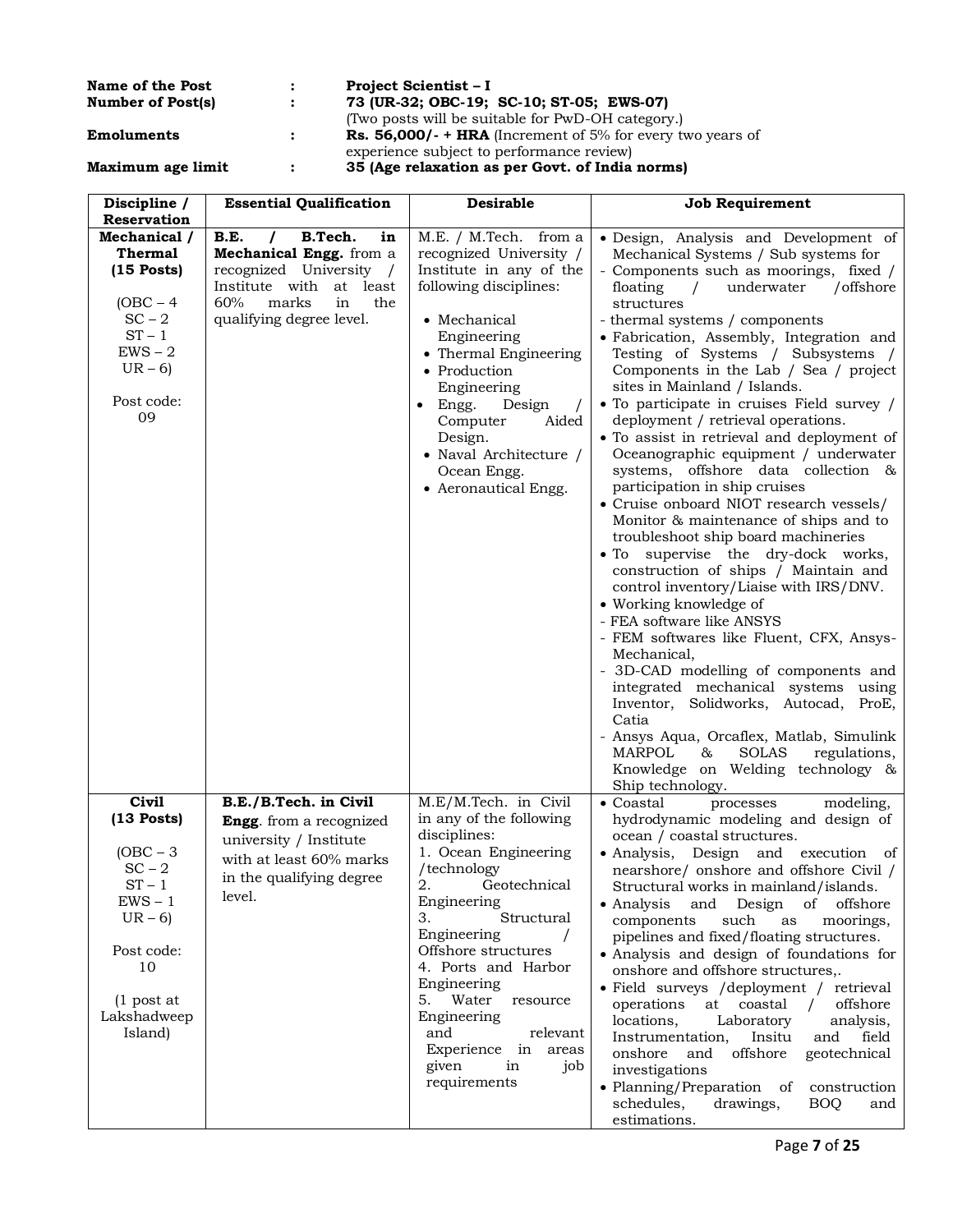|                                                                                                           |                                                                                                                                                                                                                           | Knowledge in<br><b>BIS</b><br>standards<br>for<br>works<br>structural<br>DNV/API<br>and/or<br>standards for offshore<br>component design.<br>Knowledge in software<br>like<br><b>STAAD</b><br>PRO,<br>ANSYS,<br>SACS,<br>ORCAFLEX,<br>MOSES,<br>PLAXIS,<br><b>AUTOCAD</b><br>(2D & 3D) | · Site assessment studies and studies<br>related to CRZ/EIA and use of GIS tools<br>• Working on software like STAAD PRO,<br>ANSYS, SACS, ORCAFLEX, MOSES,<br>PLAXIS, AUTOCAD (2D & 3D)<br>• Use of DNV / API standards for offshore<br>component design.<br>• Use of software tools like Matlab, C,<br>Fortran, etc<br>· Work in various coastal sites including<br>islands of Lakshadweep and Andamans                           |
|-----------------------------------------------------------------------------------------------------------|---------------------------------------------------------------------------------------------------------------------------------------------------------------------------------------------------------------------------|----------------------------------------------------------------------------------------------------------------------------------------------------------------------------------------------------------------------------------------------------------------------------------------|------------------------------------------------------------------------------------------------------------------------------------------------------------------------------------------------------------------------------------------------------------------------------------------------------------------------------------------------------------------------------------------------------------------------------------|
| <b>Naval</b><br>Architect /<br>Ocean<br>Engineering<br>$(1$ post)<br>$(OBC - 1)$<br>Post code:<br>11      | B.E/B.Tech.<br>in<br>Mechanical/<br>Civil/<br>Ocean Engineering and<br>Naval Architecture from<br>a recognized University /<br>Institute with at least<br>60%<br>marks<br>in<br>the<br>qualifying degree level.           | M.E./M.Tech. in Ocean<br>Engineering/<br>Ocean<br>Technology/<br>Ocean<br>Engineering and Naval<br>Architecture                                                                                                                                                                        | offshore<br>of<br>• Analysis<br>and<br>design<br>components such as moorings, fixed /<br>floating structures, design of submarine<br>pipeline and response analysis of floating<br>systems.<br>• Various site related activities in project<br>sites at Islands/Mainland.<br>• Working on software like ANSYS, SACS,<br>ORCAFLEX, MOSES, AUTOCAD (2D &<br>3D).                                                                     |
| ECE / E&I<br>$(11$ Posts)<br>$(OBC - 3)$<br>$SC-2$<br>$ST - 1$<br>$EWS - 1$<br>$UR-4$<br>Post code:<br>12 | B.E/B.Tech.<br>in<br><b>Electronics</b><br>ಹಿ<br>Communication<br>$\prime$<br>Instrumentation<br>Engg.<br>recognized<br>from<br>a<br>University / Institute with<br>at least 60% marks in the<br>qualifying degree level. | M.E./MTech.<br>in<br>Electronics<br>&<br>Communication<br>Electronics / Applied<br>Electronics/<br><b>VLSI</b><br>Embedded<br>Design/<br>system<br>design/<br>Instrumentation<br>&<br>Control<br>Communication<br>systems                                                              | The job involves carrying out:<br>• Embedded System design<br>• Programming<br>in<br>C/C++/MATLAB/PYTHON/ Java.<br>• SCADA /LabView<br>• Signal processing<br>• Satellite communications<br>• Circuit design with ORCAD<br>• Installation of systems on-board ships<br>studies<br>$\bullet$ Field<br>coastal<br>regions/<br>Participation<br>scientific<br>cruises<br>in<br>including data buoys.                                  |
| Electrical<br>$(1$ Post)<br>(Un-reserved)<br>Post code:<br>13                                             | B.E/B.Tech.<br>in<br>Electrical / Electrical &<br>Electronics Engg. from a<br>recognized University /<br>Institute with atleast 60%<br>marks in the qualifying<br>degree level.                                           | M.E<br>in<br>Power<br>Electronics<br>/Power<br>system                                                                                                                                                                                                                                  | Working in design, selection and operation<br>of Rotating machines<br>$\bullet$ Transformers<br>• SCADA/ Data loggers<br>• MATLAB/Simulink<br>• Protection Coordination (ETAP/SKM)<br>• Programmable logic controllers<br>· Installation and maintenance of on-<br>grid/off-grid renewable electrical systems<br>and desalination plants in islands and<br>mainland<br>• Participation<br>offshore<br>scientific<br>in<br>cruises. |
| Computer<br><b>Science</b><br>(3 Posts)<br>$(OBC - 1)$<br>$UR-2$<br>Post code:<br>14                      | B.E. / B.Tech. / M.Sc. /<br>MCA<br>Computer<br>in<br>Sciences /<br>Information<br>Technology<br>from<br>a<br>recognized University with<br>atleast 60% marks in the<br>qualifying degree level.                           | M.Tech.<br>M.E.<br>in<br>Science<br>Computer<br>&<br>Engg. $/$ in any of the<br>following:<br>JavaScript, PHP, SQL,<br>and<br>maintain<br>IT<br>infrastructure<br>Administration<br>$\sqrt{2}$<br>working of Linux OS                                                                  | · Programming in SQL, MySQL, Java/<br>PHP:<br>• Maintaining IT infrastructure;<br>• Database<br>Management,<br>application<br>software development, Knowledge in data<br>plotting, scientific software (e.g Python /<br>Matlab);<br>• Administration / working of Linux OS<br>systems.<br>• Programming in Microsoft Technologies                                                                                                  |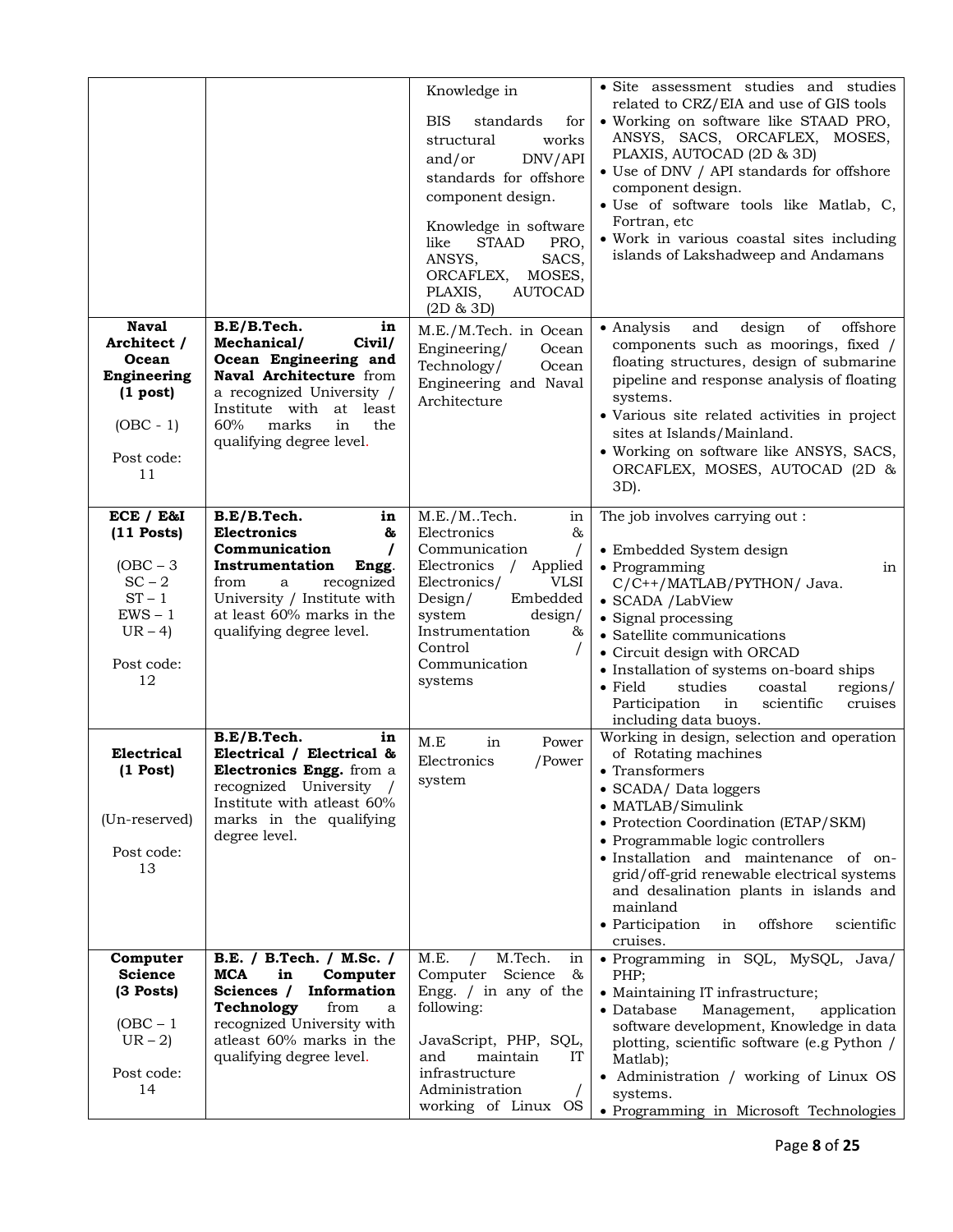|                                                                                                                                        |                                                                                                                                                                                                                                                                                                                                                                                                                                               | system<br>Software Development<br>using Asp.net, VB.net;<br>code<br>testing<br>and<br>debugging.                                                                                                                                                                                | platform (i.e. ASP.NET, C#, ADO.NET,<br>Entity Framework, MVC), Unix/Linux,<br>core java VBA, Mobile apps development,<br>development,<br>$\bullet$ Software<br>maintenance,<br>fixing of errors, generating reports, and<br>end user support based on bugs reported<br>$\bullet$ Writing<br>program<br>codes,<br>review<br>$-\infty$<br>improvement<br>existing<br>of<br>software,<br>backup and maintenance; testing the<br>product in controlled, real situations<br>before going live; preparation of training<br>manuals for users                                                                                                                                                                                                                                                                                                                                                                          |
|----------------------------------------------------------------------------------------------------------------------------------------|-----------------------------------------------------------------------------------------------------------------------------------------------------------------------------------------------------------------------------------------------------------------------------------------------------------------------------------------------------------------------------------------------------------------------------------------------|---------------------------------------------------------------------------------------------------------------------------------------------------------------------------------------------------------------------------------------------------------------------------------|------------------------------------------------------------------------------------------------------------------------------------------------------------------------------------------------------------------------------------------------------------------------------------------------------------------------------------------------------------------------------------------------------------------------------------------------------------------------------------------------------------------------------------------------------------------------------------------------------------------------------------------------------------------------------------------------------------------------------------------------------------------------------------------------------------------------------------------------------------------------------------------------------------------|
| Geology /<br><b>GIS Remote</b><br>Sensing<br>(4 Posts)<br>$(OBC - 1)$<br>$SC - 1$<br>$UR - 2$<br>Post code:<br>15                      | M.Sc.<br>in<br>Geology<br>$\prime$<br>Applied<br>Geology<br>$\prime$<br>Marine Geology/ Marine<br>Geophysics<br>from<br>a<br>recognized<br>university<br>atleast<br>/institute<br>with<br>60%<br>marks<br>in<br>the<br>qualifying degree level.<br><b>OR</b><br>B.E./B.Tech. degree in<br>Geoinformatics/<br><b>Geomatics</b><br>from<br>a<br>recognized<br>university/institute with<br>atleast 60% marks in the<br>qualifying degree level. | Ph.D.<br>in<br>Geology/<br>Marine<br>Geology/<br>Applied<br>Geology/<br>Marine<br>Geophysics<br>from<br>recognized<br>a<br>university/institute<br>M.E./M.Tech/MS<br>in<br>Geoinformatics<br>/Geomatics/GIS/<br>Remote Sensing from a<br>recognized<br>university<br>/institute | · Planning for seabed sampling, mapping<br>with<br>hydrographic,<br>geological<br>and<br>geophysical survey equipments for data<br>acquisition and data processing with<br>PDS 2000 etc<br>• Handling sensors and sampling devices<br>in underwater vehicle for deep sea<br>exploration<br>• Coastal<br>geomorphology<br>and<br>coastal<br>process related data collection, sediment<br>analysis and generation of data sets and<br>maps<br>$\bullet$ Gas<br>hydrates<br>research,<br>reservoir<br>modeling<br>studies,<br>subsidence<br>observation using PLAXIS etc<br>• Satellite image processing, handling GIS<br>systems like ARC GIS, QGIS, ERDAS etc<br>and preparation of thematic maps                                                                                                                                                                                                                 |
| <b>Applied</b><br>Geology/<br><b>Marine</b><br>Geology/<br><b>Marine</b><br>Geophysics<br>$(1$ Post)<br>$(UR - 1)$<br>Post code:<br>16 | <b>Masters</b><br><b>Degree</b><br>in<br>Geology<br><b>Applied</b><br>$\prime$<br><b>Marine</b><br>Geology<br>$\prime$<br>Marine Geophysics from<br>a recognized University /<br>Institute with atleast 60%<br>marks in the qualifying<br>degree level.                                                                                                                                                                                       | Ph.D.<br>in<br>Applied<br>Geology<br>Marine<br>Geology<br>Marine<br>$\prime$<br>Geophysics<br>from<br>a<br>recognized<br>University<br>/Institute.                                                                                                                              | · Sea bed mapping systems, design of<br>devices<br>sampling<br>for<br>underwater<br>collection<br>vehicles,<br>data<br>and<br>interpretation with scientific sensors for<br>deep ocean mineral exploration<br>· Reservoir modeling studies and Gas<br>Environmental<br>Hydrate<br>research,<br>Impact studies and subsidence analysis<br>using software like PLAXIS, handling<br>high pressure and low temperature<br>reactor/autoclave.<br>• Oceanographic sensors based data<br>collection and processing<br>• Handling of GIS software like ArcGIS,<br>QGIS, ERDAS, etc.<br>• Planning for swath bathymetry (MBES)<br>data collection; hydropgraphic<br>and<br>geophysical data acquisition, process<br>multi-beam, sub bottom, side scan data<br>and preparation of DTMs<br>· Knowledge in Life support system<br>design for enclosed space and usage of<br>the related sensors and life saving<br>apparatus |
| Physical<br>Oceanography<br>(8 Posts)<br>Chemical<br>Oceanography<br>$(2$ Posts)<br>$(OBC - 3)$<br>$SC - 2$                            | Master's<br><b>Degree</b><br>in<br>Oceanography/ Physical<br>Oceanography/ Chemical<br>oceanography/Physics/<br>Ocean<br>Technology/<br>Ocean science<br>from a<br>recognized university with<br>at least 60% marks in the                                                                                                                                                                                                                    | $\bullet$ Ph. D in<br>Oceanography /<br>Physical<br>Oceanography/<br>Physics / Chemical<br>Oceanography /<br>Ocean science /<br>Marine sciences from                                                                                                                            | · Coastal processes modelling, planning,<br>coordinating and managing field data<br>hydrodynamic<br>collection<br>programs,<br>modelling related to ocean /coastal<br>engineering.<br>· Carryout oceanographic survey, and<br>data collection at costal / offshore<br>locations, involve in Laboratory studies,                                                                                                                                                                                                                                                                                                                                                                                                                                                                                                                                                                                                  |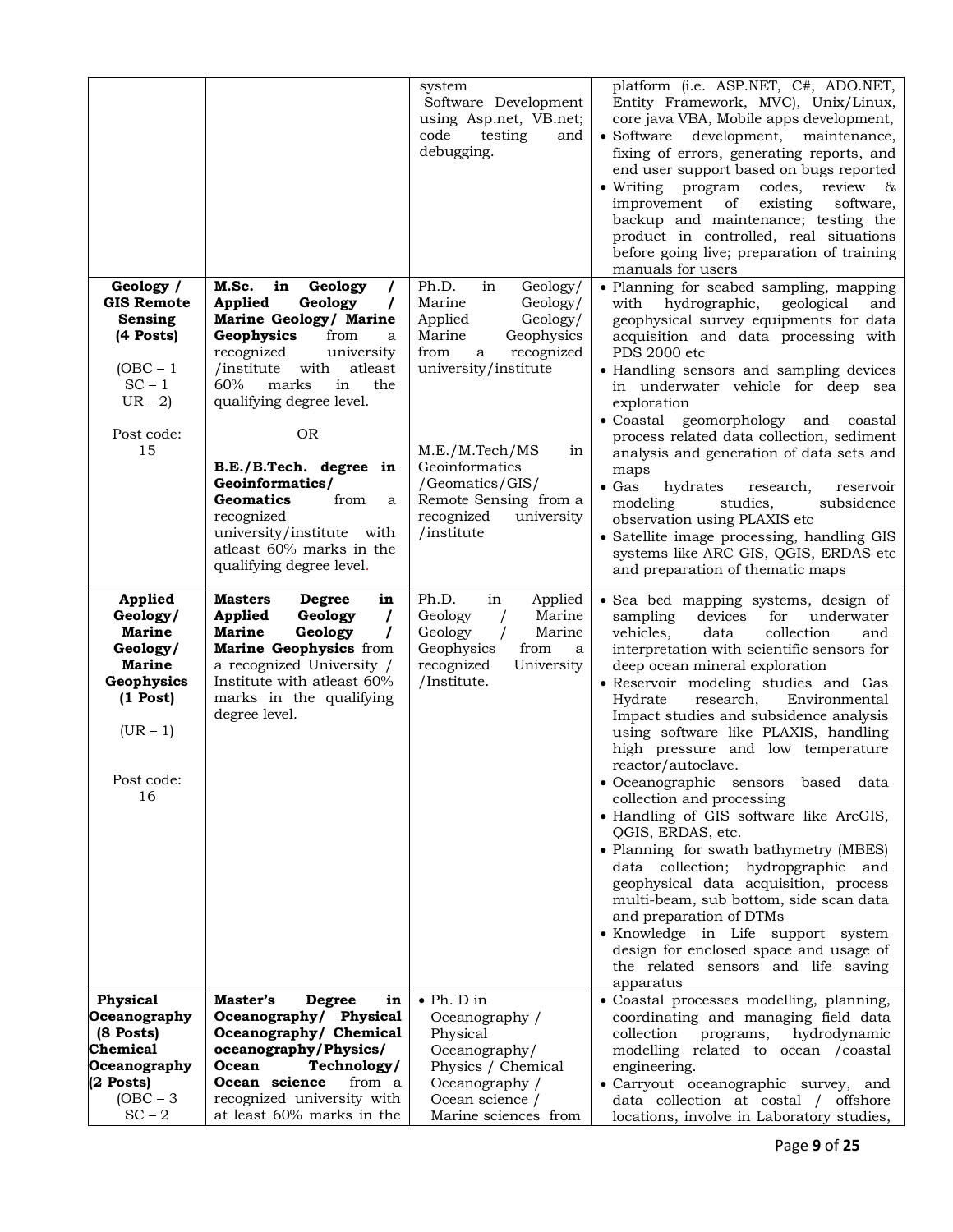| $\overline{ST} - 1$<br>$EWS - 1$<br>$UR - 3$<br>Post code:<br>17                                                                                                            | qualifying degree level                                                                                                                                                                                              | a recognized<br>University / Institute.<br>• Two years of relevant<br>experience in R&D in<br>industrial or S&T<br>organizations and<br>scientific activities<br>and services<br>• Working Knowledge in<br>MATLAB<br>$\sqrt{2}$<br>C<br>Fortran<br>and<br>data<br>processing<br>methodologies.<br>• Experience in Python<br>& R Programming,<br>Ferret,<br>and<br>related<br>software. | Site<br>Instrumentation,<br>assessment<br>studies / CRZ / GIS related surveys<br>• Physico-chemical analysis of seawater<br>and sediment. EIA studies related to<br>coastal and marine environment. Metal<br>analysis marine waters / sediment.<br>• Field Sample collection and Analysis of<br>nutrients, metals, pesticides, etc. in<br>sea water and sediments.<br>• Experience<br>handling<br>in<br>of<br>Spectrophotometer, AAS/ICPMS, GC<br>• Oceanographic/acoustic<br>Data<br>Processing and Analysis.<br>· Machine learning and Data mining<br>applications<br>• Numerical<br>modelling<br>Sound<br>$\prime$<br>Propagation model<br>• Scientific / technical report preparation<br>project<br>related<br>and<br>any<br>other<br>documentation.<br>• Oceanographic data collection,<br>data<br>processing,<br>quality<br>control<br>and<br>numeric<br>models.<br>application<br>of<br>Analysing oceanographic data using<br>tools like MATLAB, Ferret. etc.<br>· Participating in cruises for the data<br>collection and maintenance of ocean<br>observation platforms |
|-----------------------------------------------------------------------------------------------------------------------------------------------------------------------------|----------------------------------------------------------------------------------------------------------------------------------------------------------------------------------------------------------------------|----------------------------------------------------------------------------------------------------------------------------------------------------------------------------------------------------------------------------------------------------------------------------------------------------------------------------------------------------------------------------------------|---------------------------------------------------------------------------------------------------------------------------------------------------------------------------------------------------------------------------------------------------------------------------------------------------------------------------------------------------------------------------------------------------------------------------------------------------------------------------------------------------------------------------------------------------------------------------------------------------------------------------------------------------------------------------------------------------------------------------------------------------------------------------------------------------------------------------------------------------------------------------------------------------------------------------------------------------------------------------------------------------------------------------------------------------------------------------------|
| <b>Life Science</b><br>(7 Posts)<br>$(OBC - 1)$<br>$SC - 1$<br>$ST - 1$<br>$EWS - 1$<br>$UR - 3$<br>Post code:<br>18<br>(4 posts at<br>ACOSTI, Port<br><b>Blair Islands</b> | M.Sc. in Marine Biology/<br>Science/<br><b>Marine</b><br>Aquaculture/Zoology/<br><b>Botany</b> from a recognized<br>university / Institute with<br>at least 60% marks in the<br>qualifying degree level              | Ph.D. Marine Biology/<br>Aquaculture/Zoology/<br>Botany                                                                                                                                                                                                                                                                                                                                | • Isolation and culture of marine micro &<br>macro algal, breeding, larval rearing of<br>finfish and offshore cage culture.<br>• Physico-chemical analysis of seawater<br>analysis<br>and<br>culture<br>and<br>οf<br>phytoplankton / zooplankton for ballast<br>treatment testing<br>• Participation in scientific cruise and field<br>studies.                                                                                                                                                                                                                                                                                                                                                                                                                                                                                                                                                                                                                                                                                                                                 |
| Biotechnology<br>(5 Posts)<br>$(OBC - 1)$<br>$EWS - 1$<br>$UR - 3$<br>Post code:<br>19<br>$(2$ posts at<br>ACOSTI, Port<br>Blair Islands)                                   | M.Sc.<br>B.Tech.<br>in<br>Microbiology<br>7<br>Biotechnology<br>$\prime$<br><b>Bioinformatics</b><br>from<br>a<br>recognized<br>university<br>Institute with at least 60%<br>marks in the qualifying<br>degree level | Ph.D./M.Tech.<br>in<br>Biotechnology/Bioinfor<br>matics.                                                                                                                                                                                                                                                                                                                               | • Isolation,<br>culture,<br>characterization,<br>molecular<br>and genomic analysis of<br>marine microbes<br>• Participation in scientific cruise and field<br>studies<br>• Interpretation of results / compilation of<br>reports                                                                                                                                                                                                                                                                                                                                                                                                                                                                                                                                                                                                                                                                                                                                                                                                                                                |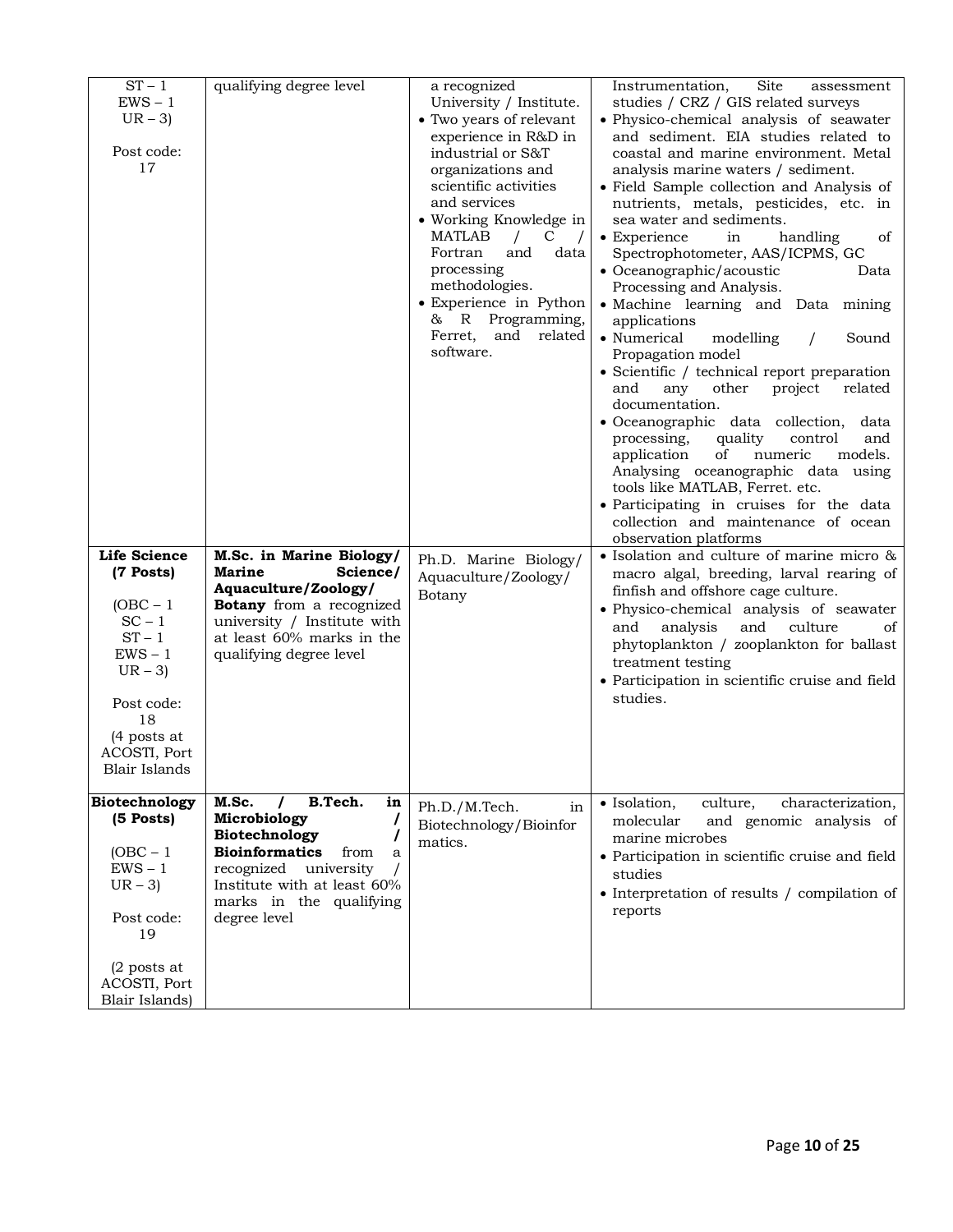| Chemistry<br>$(1$ Post $)$<br>$(OBC - 1)$<br>Post code:<br>20 | M.Sc.<br>in<br>Organic<br>from<br>Chemistry<br>a<br>recognized<br>university<br>Institute with at least 60%<br>marks in the qualifying<br>degree level                            | Ph.D.<br>Organic<br>in<br>Chemistry.                                                    | $\bullet$ Isolation,<br>purification<br>and<br>of bioactive<br>characterization<br>marine<br>natural products by chromatographic /<br>spectroscopic techniques.<br>• Physico-chemical analysis of seawater<br>/estimation, Chlorine/Bromine and their<br>bio-products by analytical techniques.<br>• Participation in scientific cruise and field<br>studies.                                                                                                                                                   |
|---------------------------------------------------------------|-----------------------------------------------------------------------------------------------------------------------------------------------------------------------------------|-----------------------------------------------------------------------------------------|-----------------------------------------------------------------------------------------------------------------------------------------------------------------------------------------------------------------------------------------------------------------------------------------------------------------------------------------------------------------------------------------------------------------------------------------------------------------------------------------------------------------|
| Petroleum<br>$(1$ Post)<br>$(UR - 1)$<br>Post code:<br>21     | B.E/B.Tech.in<br>Chemical/<br>Petroleum<br>Engineering<br>from<br><sub>a</sub><br>recognized<br>University/Institute with<br>at least 60% marks in the<br>qualifying degree level | M.E./M.Tech.<br>in<br>Petroleum<br>engineering<br>recognized<br>from<br>a<br>University | • Coordination<br>for<br>technology<br>development for Gas Hydrate research,<br>thermal<br>stimulation<br>and<br>depressurization techniques<br>• Handling high pressure and<br>low<br>temperature reactor/autoclave<br>• Handling CFD software's like fluent;<br>reservoir modeling software form ethane<br>hydrate kinetics studies<br>• Handling FORTRAN based software<br>TOUGH+Hydrate<br>• Life support system design for enclosed<br>space and usage of the related sensors<br>and life saving apparatus |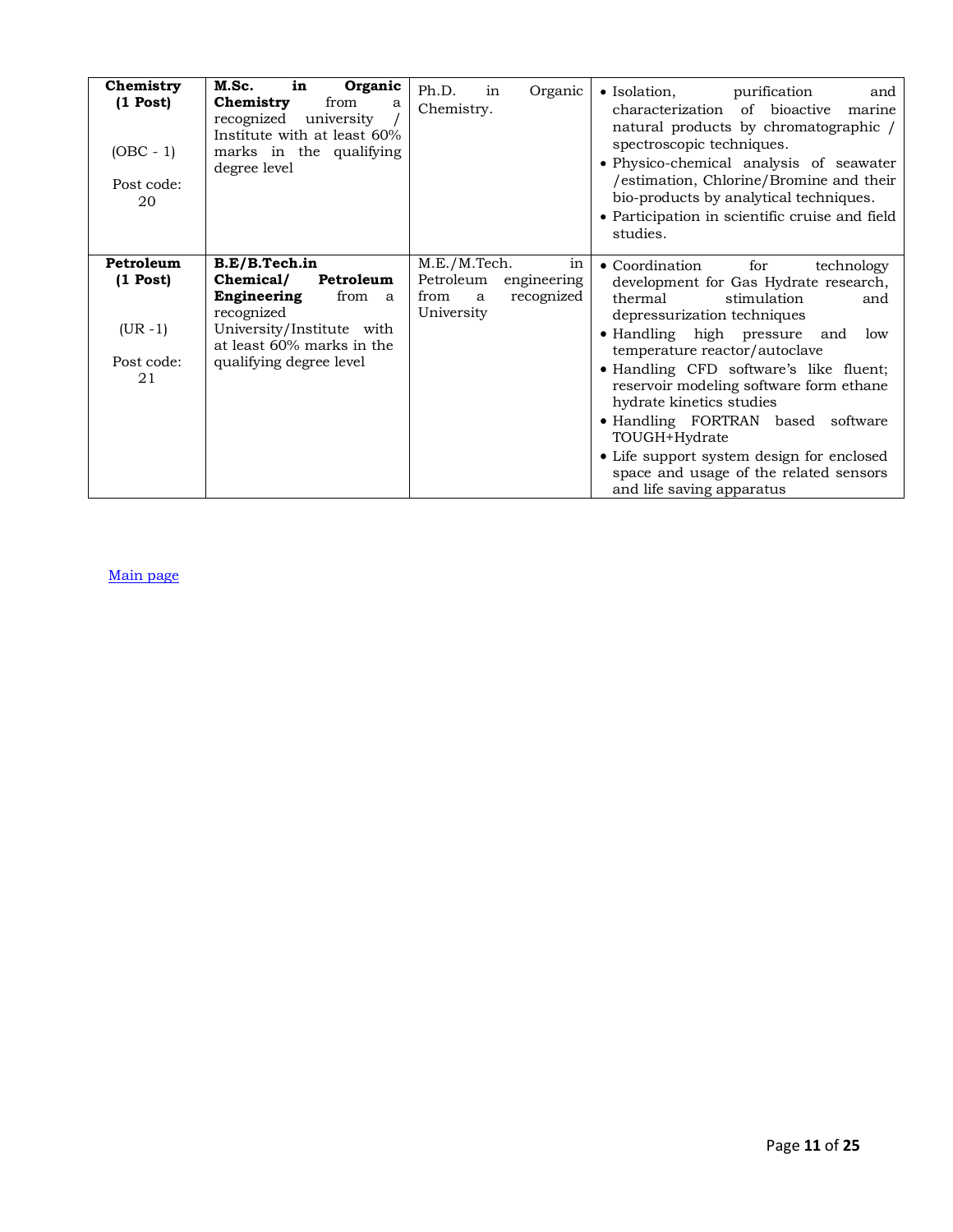| Name of the Post  |           | <b>Project Scientific Assistant</b>                                      |
|-------------------|-----------|--------------------------------------------------------------------------|
| No. of Post(s)    | $\bullet$ | 64 (UR-28; OBC-17; SC-09; ST-04; EWS-06)                                 |
|                   |           | (One post will be suitable for PwD-OH category.)                         |
| <b>Emoluments</b> |           | <b>Rs. 20,000/- + HRA</b> (Increment of $15\%$ for 3 years of experience |
|                   |           | with maximum ceiling of 4 such revision, i.e., up to 12 years of         |
|                   |           | experience subject to performance review)                                |
| Maximum age limit | $\bullet$ | 50 (Age relaxation as per Govt. of India norms)                          |

| Discipline /                                                                                                                                                                 | <b>Essential Qualification</b>                                                                                                   | <b>Desirable</b>                                                                                                                                                                                                                                                                                                                                                                                           | Job Requirement                                                                                                                                                                                                                                                                                                                                                                                                                                                                                                                                                                                                                                                                                                                                                                                                                                                                                                                                                               |
|------------------------------------------------------------------------------------------------------------------------------------------------------------------------------|----------------------------------------------------------------------------------------------------------------------------------|------------------------------------------------------------------------------------------------------------------------------------------------------------------------------------------------------------------------------------------------------------------------------------------------------------------------------------------------------------------------------------------------------------|-------------------------------------------------------------------------------------------------------------------------------------------------------------------------------------------------------------------------------------------------------------------------------------------------------------------------------------------------------------------------------------------------------------------------------------------------------------------------------------------------------------------------------------------------------------------------------------------------------------------------------------------------------------------------------------------------------------------------------------------------------------------------------------------------------------------------------------------------------------------------------------------------------------------------------------------------------------------------------|
| Reservation<br>Mechanical<br>$(14$ Posts)<br>$(OBC - 4)$<br>$SC - 2$<br>$ST - 1$<br>$EWS - 1$<br>$UR - 6$<br>Post code:<br>22<br>(1)<br>post<br>at<br>Lakshadweep<br>Island) | Three years Diploma in<br>Mechanical<br>Mechatronics<br>Automobile Engineering<br>from a recognized Institute<br>with 60% marks. | $\bullet$ Any<br>higher<br>qualification in the<br>relevant<br>discipline/field.<br>• Knowledge<br>in<br>like<br>software<br>AUTOCAD (2D & 3D)<br>is desirable.<br>• Experience<br>in<br>assembly, integration,<br>testing,<br>and<br>field<br>operations,<br>of<br>Maintenance<br>mechanical<br>systems<br>R&D<br>Institute,<br>at<br>Industry and /or the<br>area of work as per<br>the job requirement. | Erection<br>and<br>commissioning<br>of<br>$\bullet$<br>equipments / machineries in project<br>sites at Islands / Mainland.<br>Site supervision<br>including reading<br>specifications, drawings, supervising<br>the Manufacturing / Fabrication /<br>Assembly / Integration and testing<br>activity in shop floor, ensuring quality,<br>co-ordination<br>between<br>various<br>inspection agencies and contractors.<br>Operation and maintenance of power /<br>process plants at Islands / Mainland.<br>Preparation of mechanical 2D and 3D<br>$\bullet$<br>Drawings / Modeling using Autocad /<br>Inventor / Solid works / Catia / Pro E<br>etc.<br>Maintenance of EOT crane, Positioning<br>$\bullet$<br>systems,<br>Fabrication / Assembly / Integration<br>and testing of mechanical sub systems<br>for underwater applications,<br>To assist in retrieval and deployment of<br>Oceanographic equipment, offshore<br>data collection and participation in<br>ship cruises |
| <b>Civil</b><br>$(12$ Posts)<br>$(OBC - 3)$<br>$SC-2$<br>$ST - 1$<br>$EWS - 1$<br>$UR - 5$<br>Post code:<br>23                                                               | Three years Diploma in<br>Civil Engineering from a<br>recognized Institute with<br>60% marks.                                    | $\bullet$ Any<br>higher<br>qualification in the<br>relevant<br>discipline/field.<br>• Knowledge<br>in<br>AUTOCAD (2D & 3D)<br>• Experience in oil and<br>offshore<br>gas<br>industries or R&D in<br>Ocean Engineering /<br>Technology.                                                                                                                                                                     | Knowledge in site execution including<br>$\bullet$<br>preparation<br>estimates,<br>of<br>specifications and drawings as per<br>CPWD codal provisions, supervising<br>the<br>construction/fabrication<br>activities, quality control/assurance,<br>recording measurements in M-book<br>and bill preparation, co-ordination<br>various<br>agencies<br>between<br>and<br>contractors.<br>Carrying out oceanographic survey<br>including bathymetry studies, data<br>collection, field installation and<br>retrieval operations in coastal /<br>offshore locations.<br>Operation,<br>maintenance<br>and<br>inspection of scientific equipments<br>and to participate in the scientific<br>cruises,<br>dry<br>dock<br>works<br>and<br>construction of ships / maintain and<br>control inventory.<br>laboratory<br>Assist<br>operations<br>instrument maintenance, diving skill.                                                                                                    |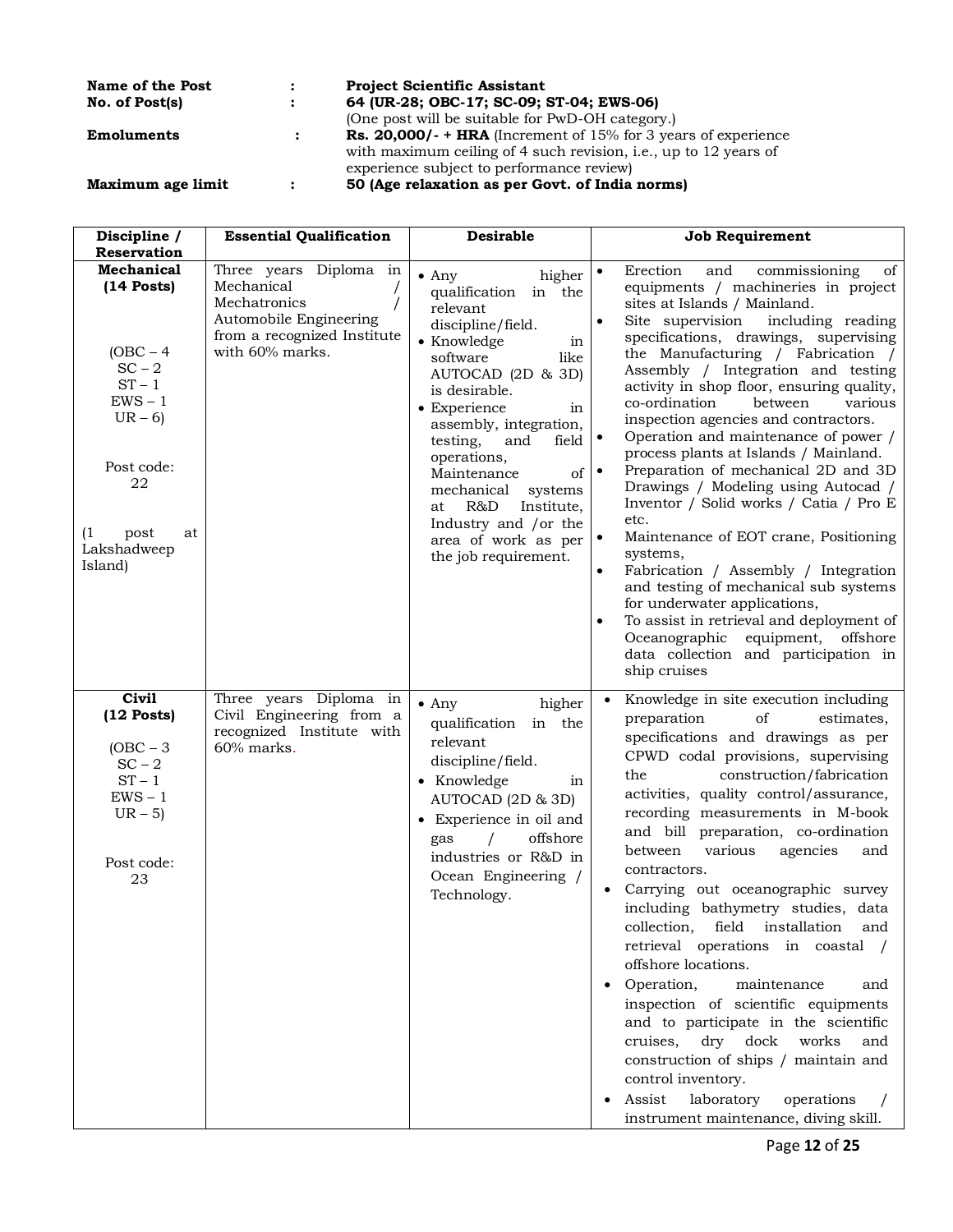|                                                                                                                                                |                                                                                                                                                                        |                                                                                                                                                                                                                                                | <b>NOTE:</b><br>Involves work in various<br>project sites at Islands/Mainland.                                                                                                                                                                                                                                                                                                                                                                                                                                                                                                                                                                                                                                                                                                                                                                                     |
|------------------------------------------------------------------------------------------------------------------------------------------------|------------------------------------------------------------------------------------------------------------------------------------------------------------------------|------------------------------------------------------------------------------------------------------------------------------------------------------------------------------------------------------------------------------------------------|--------------------------------------------------------------------------------------------------------------------------------------------------------------------------------------------------------------------------------------------------------------------------------------------------------------------------------------------------------------------------------------------------------------------------------------------------------------------------------------------------------------------------------------------------------------------------------------------------------------------------------------------------------------------------------------------------------------------------------------------------------------------------------------------------------------------------------------------------------------------|
| ECE / E&I<br>(8 Posts)<br>$(OBC - 2)$<br>$SC - 1$<br>$EWS - 1$<br>$UR-4$<br>Post code:<br>24                                                   | Three years Diploma in<br>Electronics&<br>Communication/Electronic<br>Instrumentation<br>&<br>S<br>engineering<br>from<br>a<br>recognized Institute with<br>60% marks. | Experience of 2 years in<br>R&D, Industry and/or<br>higher qualification as<br>the<br>per<br>job<br>requirement.                                                                                                                               | Assembly, Integration and testing of<br>Marine<br>Electronics<br>Systems/sub<br>systems, data acquisition systems<br>• Underwater systems, deployment<br>retrieval operations, calibration, tests &<br>trials of electronics subsea system.<br>Participation<br>cruises<br>in<br>for<br>the<br>of<br>maintenance<br>ocean observation<br>platforms. Working with Data/Tsunami<br>buoy systems, Data Acquisition &<br>Control and Telemetry System for<br>platforms. Handling<br>offshore<br>data<br>Oceanographic<br>Meteorological<br>and<br>sensors.<br>• Installation<br>of<br>instruments<br>and<br>Calibration,<br>and Implementation of<br>Data acquisition, Instrumentation &<br>control systems for<br>Island based<br>desalination plants<br>Software<br>skills<br>in<br>ORCAD/PADS/LabView/ PLC<br>• Participation in offshore<br>scientific<br>cruises. |
| Electrical<br>(7 posts)<br>$(OBC - 2)$<br>$SC - 1$<br>$EWS - 1$<br>$UR - 3$<br>Post code:<br>25<br>(1)<br>post<br>at<br>Lakshadweep<br>Island) | Three years Diploma in<br>Engineering<br>Electrical<br>Electrical &<br>Electronics<br>engineering<br>from<br>a<br>recognized Institute with<br>60% marks.              | Experience of 2 years in<br>R&D, Industry and/or<br>higher qualification as<br>per<br>the<br>job<br>requirement.                                                                                                                               | Installation and maintenance of on-<br>$\bullet$<br>grid/off-grid<br>renewable<br>electrical<br>systems and desalination plants in<br>islands and mainland.<br>• Operation and maintenance of Genset,<br>Transformer, rotating machine and<br>drives.<br>• Testing of electrical and acoustical<br>parameters for underwater acoustic<br>Laboratory<br>accreditation<br>sensors,<br>Monitoring<br>laboratory<br>processes,<br>environmental<br>parameters<br>and<br>maintenance of records etc.<br>• Handling<br>of<br>electrical<br>/electronic<br>systems in laboratory<br>Software skills in Electrical CAD ,<br>ORCAD PSpice, GNU Octave.<br>• Participation<br>offshore<br>in<br>scientific<br>cruises.                                                                                                                                                       |
| Computer<br><b>Science</b><br>(7 Posts)<br>$(OBC - 2)$<br>$SC - 1$<br>$EWS - 1$<br>$UR - 3$<br>Post code:<br>26                                | Three years Diploma<br>BCA in Computer Science<br>from a recognized Institute<br>with 60% marks.                                                                       | $•$ Any<br>higher<br>qualification<br>related<br>to job requirement<br>$\bullet$ Experience in<br>data<br>acquisition<br>and<br>control<br>systems/<br>control<br>remote<br>and<br>sensors<br>instrumentation/<br>software testing and<br>R&D. | • Knowledge<br>Programming,<br>in<br>maintenance<br>of<br>IT<br>infrastructure<br>operations and Data base Management<br>and, Application Software development<br>• Knowledge in data plotting, scientific<br>Python/Matlab/Ferret/<br>software<br>(eg)<br>Origin)<br>Middleware<br>development,<br>Scientific<br>$\bullet$<br>Data Plotting<br>• Knowledge in Microsoft Technologies<br>platform, SQL, MySQL, Unix/Linux,<br>Core Java, VBA, RDBMS, etc.<br>Software development, maintenance,<br>fixing of errors, generating reports, and<br>end user support based on bugs<br>reported<br>writing<br>program<br>codes,<br>review<br>&                                                                                                                                                                                                                          |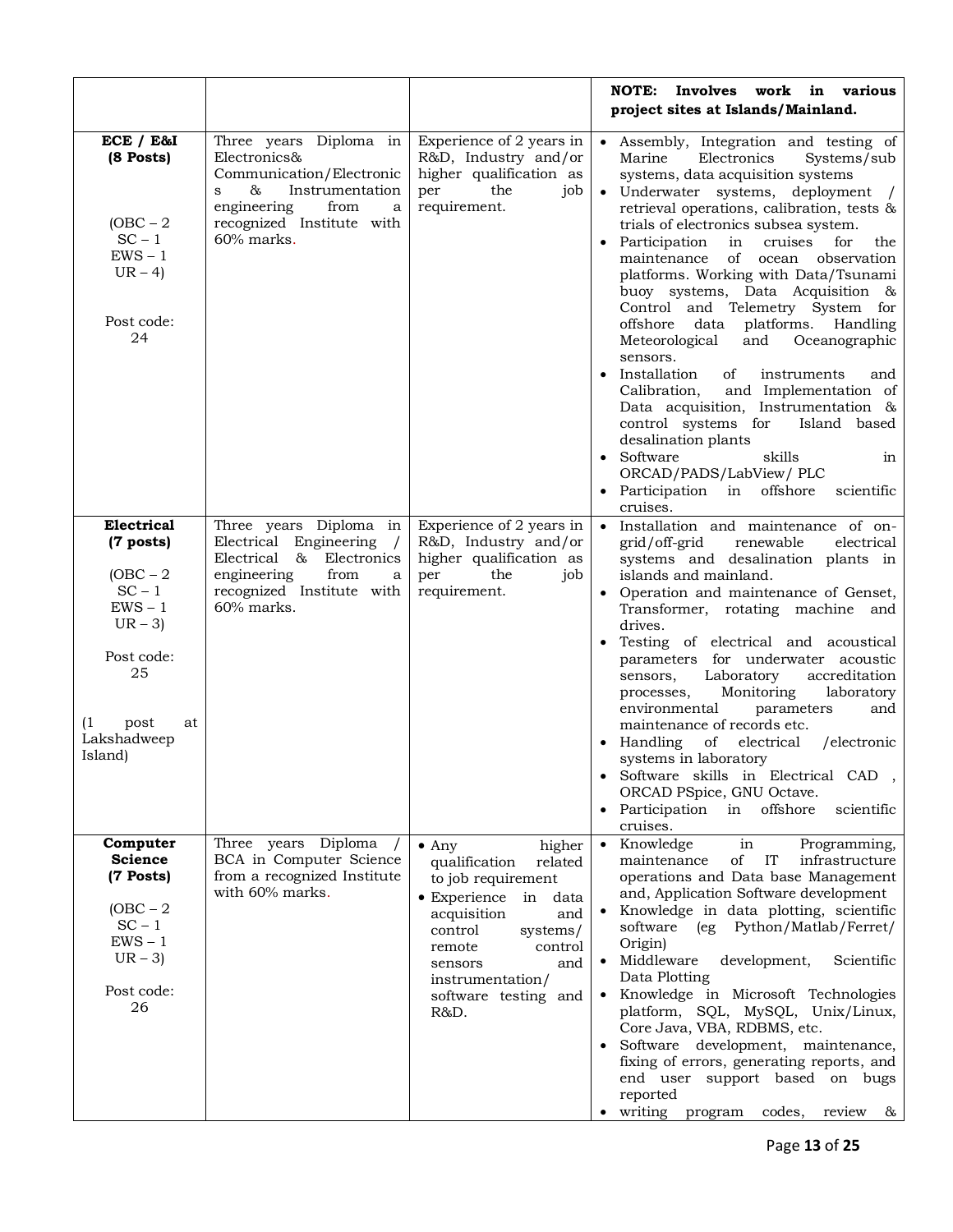|                                                                                                                               |                                                                                                                                                                                       |                                                                                                                                                                                                                                                                                                                                                                                                                                             | improvement of existing<br>softwares,<br>backup and maintenance; testing the<br>product in controlled, real situations<br>before going live; preparation of training<br>manuals for users                                                                                                                                       |
|-------------------------------------------------------------------------------------------------------------------------------|---------------------------------------------------------------------------------------------------------------------------------------------------------------------------------------|---------------------------------------------------------------------------------------------------------------------------------------------------------------------------------------------------------------------------------------------------------------------------------------------------------------------------------------------------------------------------------------------------------------------------------------------|---------------------------------------------------------------------------------------------------------------------------------------------------------------------------------------------------------------------------------------------------------------------------------------------------------------------------------|
| <b>Life Sciences</b><br>$(13$ Posts)<br>$(OBC - 4)$<br>$SC - 2$<br>$ST - 1$                                                   | Bachelor's<br>degree<br>in<br>Microbiology<br>or<br>Biotechnology<br><b>Bioinformatics</b><br>from<br>a<br>recognized<br>University/Board<br>National laboratories with<br>60% marks. | $\bullet$ Master's<br>degree<br>in<br>Microbiology<br>Biotechnology<br>Bioinformatics from a<br>recognized University<br>/National<br>laboratories.<br>· Two years experience<br>obtaining<br><i>(after</i><br>essential educational<br>qualification)<br>in<br>Research<br>and<br>Development in the<br>area listed<br>in job<br>requirement.                                                                                              | Should<br>capable<br>be<br>of carrying<br>out<br>preparatory works in the laboratory for<br>research and development pertaining to<br>marine microbes and participation in<br>scientific cruise / and field work.                                                                                                               |
| $EWS - 1$<br>$UR - 5$<br>Post code:<br>27<br>(5 posts at<br>ACOSTI, Port<br><b>Blair Islands</b>                              | Bachelor's<br>in<br>degree<br>Marine<br>Biology/<br>Aquaculture / Zoology /<br>Botany from a recognized<br>University<br>National<br>laboratories<br>60%<br>with<br>marks.            | • Master's<br>degree<br>in<br>Biology/<br>Marine<br>Aquaculture / Botany<br>/Zoology<br>from<br>a<br>recognized University<br>/National<br>laboratories.<br>• Two years experience<br><i>(after)</i><br>obtaining<br>essential educational<br>qualification)<br>in<br>Research<br>and<br>Development in the<br>area listed<br>in job<br>requirement.<br>$\bullet$ SCUBA<br>diving<br>certification with not<br>less than 25 logged<br>dive. | Should<br>be<br>capable<br>of<br>carrying<br>out<br>preparatory works in the laboratory for<br>research and development pertaining to<br>marine micro & macro algal / offshore<br>cage culture / physicochemical / biological<br>analysis of seawater / participation in<br>scientific cruise / SCUBA diving and field<br>work. |
| Chemistry<br>$(2$ Posts)<br>$(ST - 1$<br>$UR - 1$<br>Post code:<br>28<br>$(1$ post at<br>ACOSTI, Port<br><b>Blair Islands</b> | Bachelor's<br>degree<br>in<br>chemistry<br>from<br>a<br>recognized<br>University<br>National laboratories with<br>$60\%$ marks.                                                       | degree<br>$\bullet$ Master's<br>in<br>chemistry<br>from<br>a<br>recognized<br>University / National<br>laboratories.<br>Two years experience<br>(after<br>obtaining<br>essential educational<br>qualification)<br>in<br>Research<br>and<br>Development in the<br>area listed in job<br>requirement.                                                                                                                                         | Should<br>capable<br>of carrying<br>be<br>out<br>preparatory works in the laboratory for<br>research and development pertaining to<br>purification and characterization of marine<br>products<br>physicochemical<br>natural<br>$\sqrt{2}$<br>analysis of seawater and participation in<br>scientific cruise and field work.     |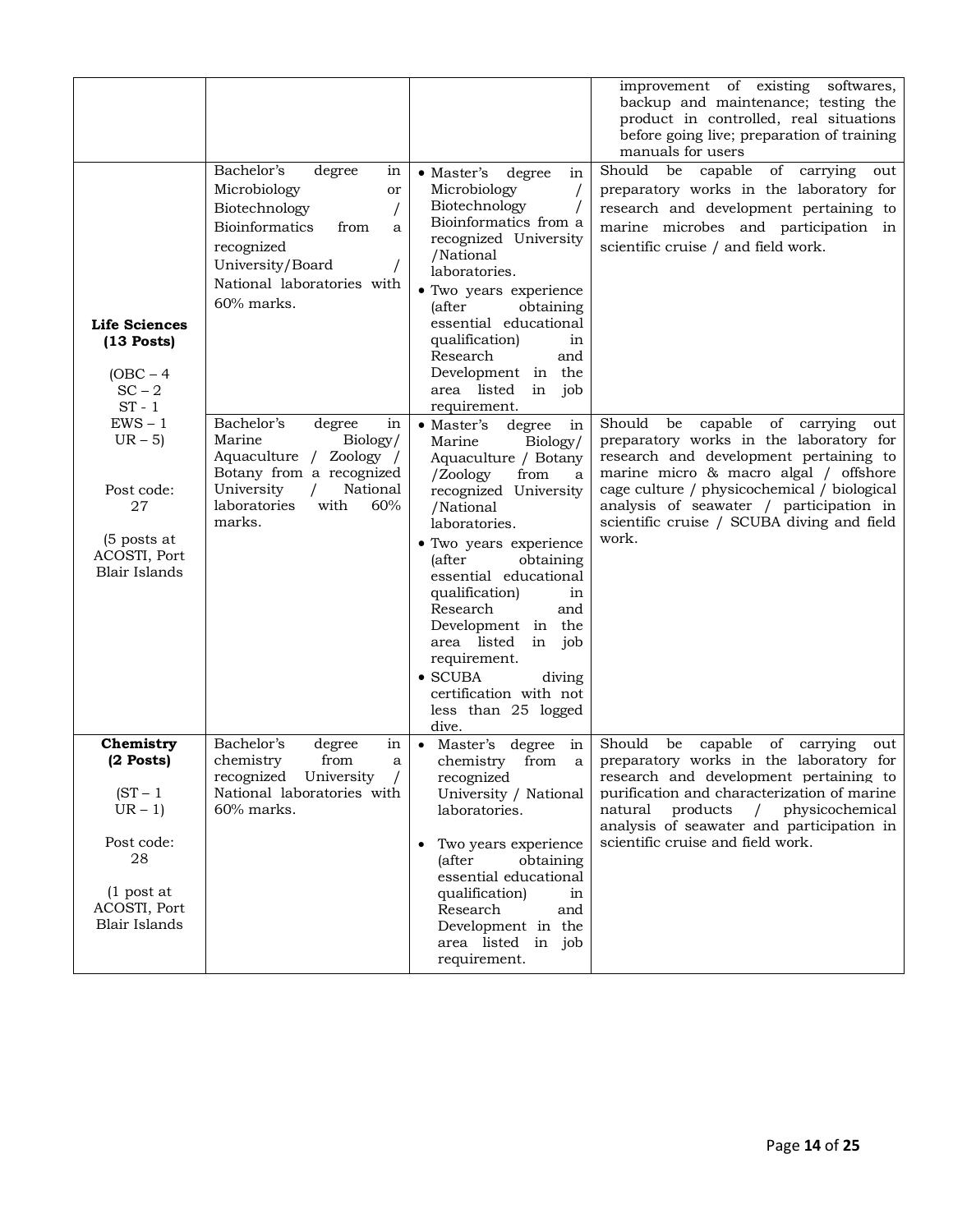| Ocean<br>Technology<br>$(1$ Post)<br>(Un-reserved)<br>Post code:<br>29 | in<br>Bachelor's<br>degree<br>Science<br>Ocean<br>&Technology<br>from<br>a.<br>University<br>recognized<br>/Institute<br>60%<br>with<br>marks. | higher<br>$\bullet$ Any<br>qualification related<br>to job requirement.<br>of<br>$\bullet$ Three<br>years<br>$\cdot$ in<br>experience<br>oil<br>offshore<br>and gas $/$<br>industries or R&D<br>Ocean<br>in<br>Engineering/<br>Technology. | collection,<br>Oceanographic<br>data<br>$\bullet$<br>processing<br>for<br>coastal<br>process<br>studies.<br>Planning<br>swath<br>for<br>$\bullet$<br>bathymetry(MBES)data<br>collection;<br>data acquisition, process multi-<br>beam data and preparation of DTMs;<br>Operation,<br>maintenance<br>and<br>$\bullet$<br>inspection of scientific equipments<br>to participate in the<br>onboard /<br>scientific cruises, dry-dock works<br>and construction of ships/Maintain<br>and control inventory. |
|------------------------------------------------------------------------|------------------------------------------------------------------------------------------------------------------------------------------------|--------------------------------------------------------------------------------------------------------------------------------------------------------------------------------------------------------------------------------------------|--------------------------------------------------------------------------------------------------------------------------------------------------------------------------------------------------------------------------------------------------------------------------------------------------------------------------------------------------------------------------------------------------------------------------------------------------------------------------------------------------------|
|------------------------------------------------------------------------|------------------------------------------------------------------------------------------------------------------------------------------------|--------------------------------------------------------------------------------------------------------------------------------------------------------------------------------------------------------------------------------------------|--------------------------------------------------------------------------------------------------------------------------------------------------------------------------------------------------------------------------------------------------------------------------------------------------------------------------------------------------------------------------------------------------------------------------------------------------------------------------------------------------------|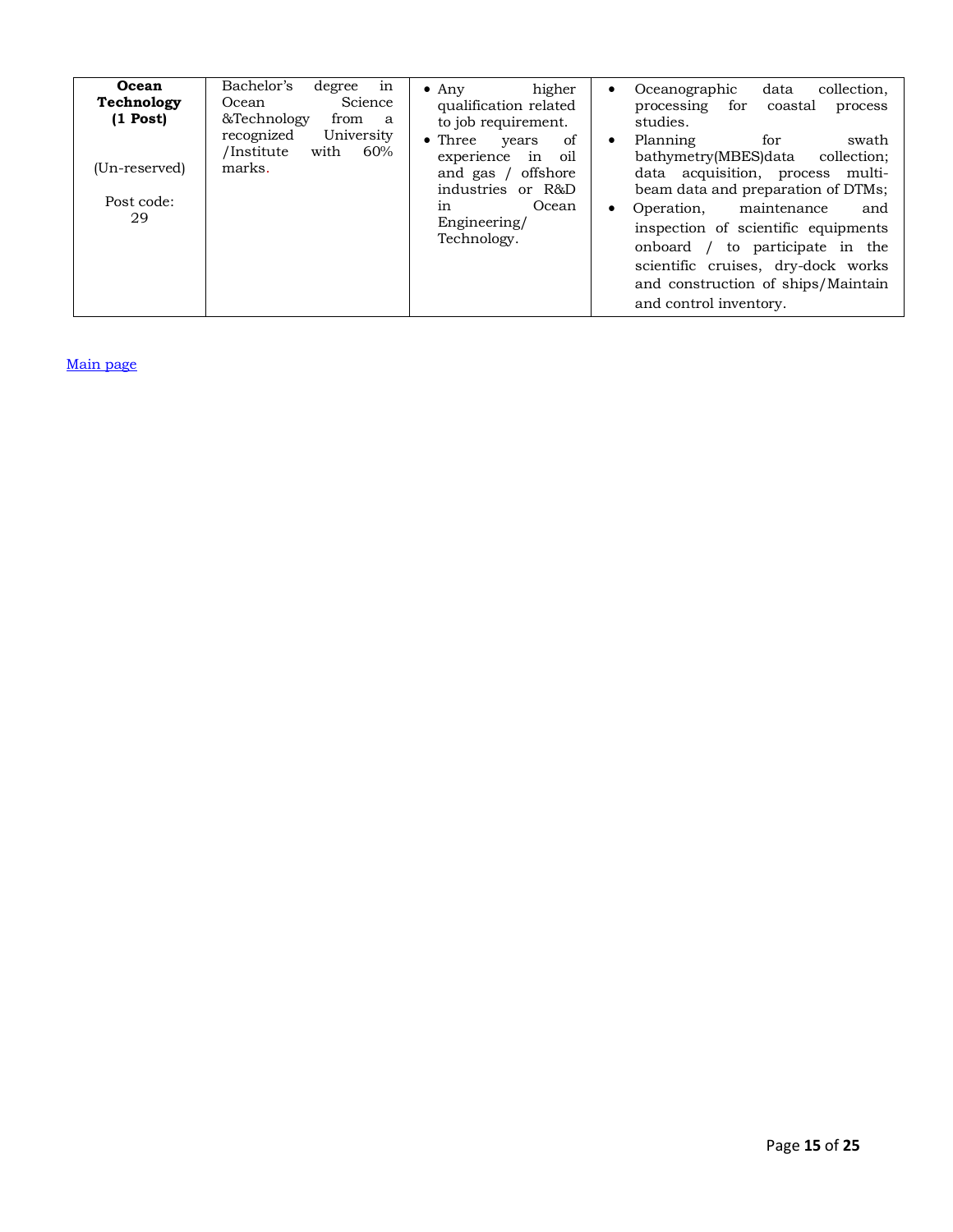| Name of the Post  |   | <b>Project Technician</b>   |
|-------------------|---|-----------------------------|
| No. of Post(s)    |   | 28 (UR-13; OBC-07           |
| <b>Emoluments</b> | : | Rs. $17,000/- + HR/$        |
| Maximum age limit |   | <b>50</b> (Age relaxation a |

**No. of Post(s) : 28 (UR-13; OBC-07; SC-04; ST-02; EWS-02)**

**Maximum age limit : 50** (Age relaxation as per Govt. of India norms)

| Discipline /<br>Reservation                                                                                                                              | <b>Essential Qualification</b>                                                                                                                                                                                                                                | <b>Desirable</b>                                                                                                                                                                     | <b>Job Requirement</b>                                                                                                                                                                                                                                                                                                                                                                |
|----------------------------------------------------------------------------------------------------------------------------------------------------------|---------------------------------------------------------------------------------------------------------------------------------------------------------------------------------------------------------------------------------------------------------------|--------------------------------------------------------------------------------------------------------------------------------------------------------------------------------------|---------------------------------------------------------------------------------------------------------------------------------------------------------------------------------------------------------------------------------------------------------------------------------------------------------------------------------------------------------------------------------------|
| Welder<br>$(2$ Posts)<br>$(OBC - 1)$<br>$UR - 1$<br>Post code:<br>30                                                                                     | 10 <sup>th</sup> standard with two<br>ITI<br>Tradesman<br>years<br>in<br>Course<br>Welder<br>by<br>National<br>approved<br>Council<br>for<br>Vocational<br>Training or its equivalent<br>recognized<br>from<br>Institutions.                                  | IBR certified / welding<br>by TIG/MIG<br>Two years experience                                                                                                                        | Candidate needs to work at various<br>project sites at Islands/Mainland.<br>Gas cutting and Welding of MS and SS<br>Reading<br>components.<br>and<br>engineering drawings<br>understanding<br>and symbols.                                                                                                                                                                            |
| <b>Fitter</b><br>(7 Posts)<br>$(OBC -1)$<br>$SC - 1$<br>$ST - 1$<br>$EWS - 1$<br>$UR - 3$<br>Post code:<br>31<br>$(1$ post at<br>Lakshadweep<br>Islands) | 10 <sup>th</sup> standard with two<br>ITI<br>Tradesman<br>years<br>Course in Fitter approved<br>by National Council for<br>Vocational Training or its<br>equivalent from recognized<br>Institutions.                                                          | Basic<br>reading<br>of<br>Engineering<br>drawing,<br>Basic knowledge<br>in<br>manufacturing<br>tools<br>and process.<br>Two years experience in<br>assembly of mechanical<br>systems | Candidate needs to work at various<br>project sites at Islands/Mainland.<br>Repairing<br>Dismantling,<br>and<br>reassembling<br>equipment such<br>as<br>Rotating machinery systems, plant<br>equipments and assisting field testing<br>operation of varies mechanical systems<br>and sub systems<br>Participating<br>cruises<br>for<br>the<br>in<br>deployment & retrieval operations |
| Air<br>Conditioning<br>$(2$ Posts)<br>$(OBC - 1)$<br>$UR - 1$<br>Post code:<br>32<br>$(1$ post at<br>ACOSTI, Port<br>Blair Islands)                      | 10 <sup>th</sup> standard with two<br><b>ITI</b><br>Tradesman<br>years<br>Course in Refrigeration /<br>Conditioning<br>Air<br>National<br>approved<br>by<br>Vocational<br>Council<br>for<br>Training or its equivalent<br>recognized<br>from<br>Institutions. | Two years Experience<br>in handling Industrial<br>Air<br>conditioning<br>systems                                                                                                     | Candidate needs to work at various<br>project sites at Islands/Mainland.<br>Installation,<br>operation<br>and<br>maintenance of refrigeration and air<br>conditioning systems. Reading and<br>understanding<br>of<br>engineering<br>drawings,<br>symbols<br>and<br>support<br>scientist in scientific cruises operation<br>and field work.                                            |
| <b>Mechanical</b><br>$(2$ Posts)<br>$(OBC - 1)$<br>$UR - 1$<br>Post code:<br>33                                                                          | standard with two<br>10 <sup>th</sup><br><b>ITI</b><br>Tradesman<br>years<br>in<br>Course<br>Draftsman-<br>Mechanical approved by<br>National<br>Council<br>for<br>Vocational Training or its<br>equivalent from recognized<br>Institutions.                  | Two years Experience<br>in ACAD, 2D and 3D is<br>desirable. / Knowledge<br>3D<br>Modelling<br>in<br>software<br>such<br>as<br>Inventor, Solid works                                  | Candidate needs to work at various<br>project sites<br>at Islands/Mainland.<br>Knowledge<br>in<br>reading<br>and<br>understanding<br>engineering drawing<br>and symbols. Drafting components,<br>and<br>fabrication<br>general assembly<br>drawings etc.,                                                                                                                             |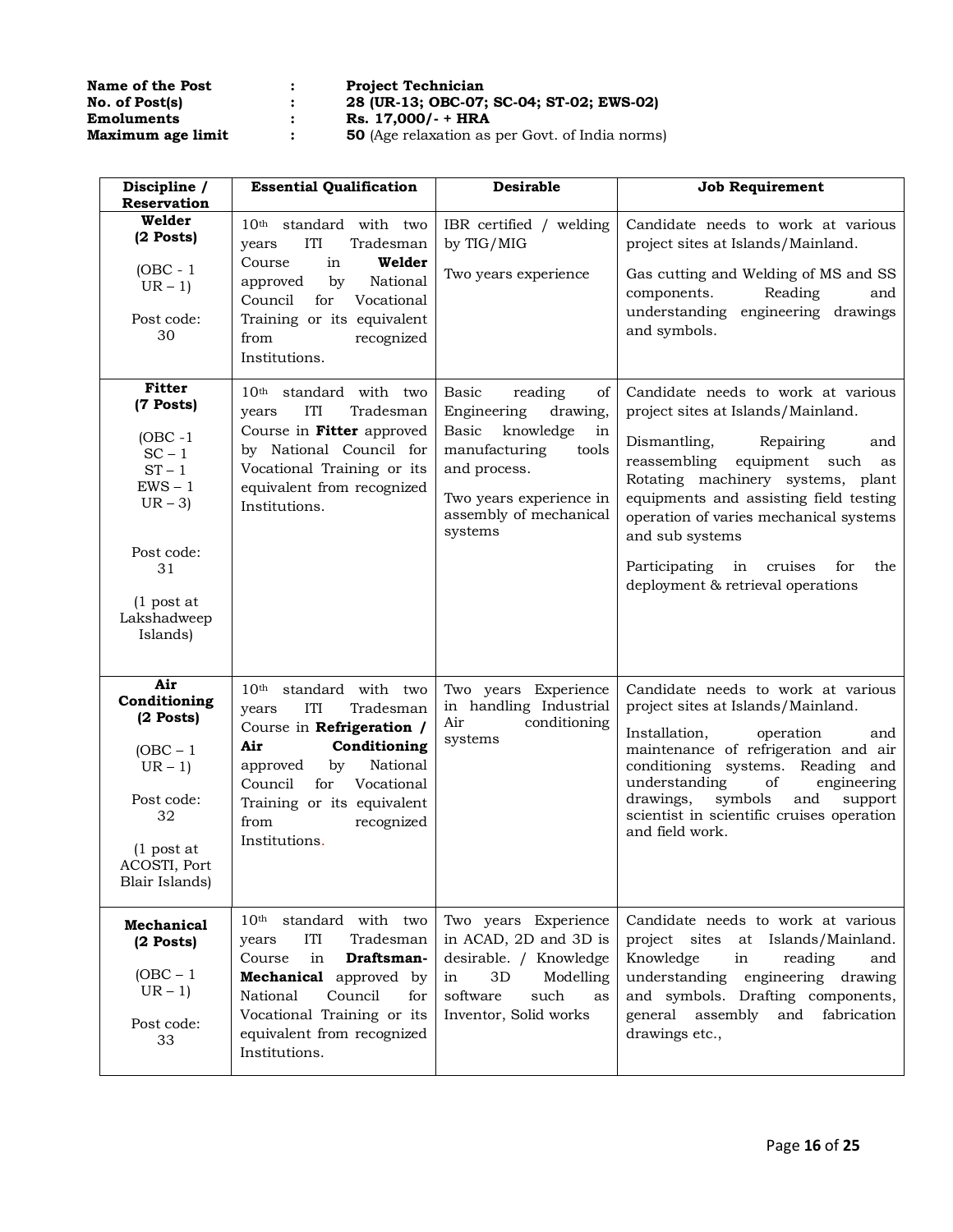|                                                                                                                                                                                                       | $10th$ standard with two<br>ITI<br>Tradesman<br>years<br>Course<br>in<br><b>Machinist</b><br>by<br>National<br>approved<br>Council<br>Vocational<br>for<br>Training or its equivalent<br>recognized<br>from<br>Institutions.                                               | Two years Experience<br>Turning,<br>drilling,<br>in<br>surface grinding and<br>milling trouble shooting<br>and maintenance work<br>at industries / R&D.<br>Experience<br>in<br>assembly,<br>integration<br>of<br>and<br>testing<br>mechanical<br>systems<br>and rotating machinery<br>and<br>in<br>hydraulic<br>systems; | Candidate needs to work at various<br>project sites at Islands/Mainland.<br>Turning, drilling, surface grinding and<br>milling<br>of<br>mechanical<br>system<br>components<br>Overseeing fabrication / installation of<br>mechanical systems.                                                                                                                                                                                |
|-------------------------------------------------------------------------------------------------------------------------------------------------------------------------------------------------------|----------------------------------------------------------------------------------------------------------------------------------------------------------------------------------------------------------------------------------------------------------------------------|--------------------------------------------------------------------------------------------------------------------------------------------------------------------------------------------------------------------------------------------------------------------------------------------------------------------------|------------------------------------------------------------------------------------------------------------------------------------------------------------------------------------------------------------------------------------------------------------------------------------------------------------------------------------------------------------------------------------------------------------------------------|
| <b>Civil</b><br>(3 Posts)<br>$(OBC - 1)$<br>$SC - 1$<br>$UR - 1$<br>Post code:<br>34<br>$(1$ post at<br>ACOSTI, Port<br><b>Blair Islands</b>                                                          | 10 <sup>th</sup> standard with two<br>Tradesman<br>ITI<br>years<br>Course in Draftsman-Civil<br>by<br>National<br>approved<br>Council<br>Vocational<br>for<br>Training or its equivalent<br>recognized<br>from<br>Institutions.                                            | Two years experience in<br>Research<br>and<br>Development, Industry<br>in the area listed in job<br>requirement.<br>Knowledge<br>in<br>AUTOCAD (2D & 3D)                                                                                                                                                                 | Preparation of drawings for concrete<br>and steel structures etc.<br>Preparation of bar bending schedules<br>and estimation.<br>Operation/maintenance of plumbing<br>works and support scientists in<br>scientific cruises operation and field<br>work.<br>NOTE: Candidate needs to work at<br>various<br>project<br>sites<br>at<br>Islands/Mainland.                                                                        |
| Electrical<br>(9 Posts)<br>$(OBC-1)$<br>$SC - 2$<br>$ST - 1$<br>$EWS - 1$<br>$UR-4$<br>Post code:<br>35<br>(1 post at<br>Lakshadweep<br>Islands<br>And<br>1 post at<br>ACOSTI, Port<br>Blair Islands) | Standard with two<br>10 <sup>th</sup><br><b>ITI</b><br>Tradesman<br>years<br>in<br>Course<br>Electrician<br>by<br>National<br>approved<br>Council<br>for<br>Vocational<br>Training or its equivalent<br>recognized<br>from<br>Institutions.                                | 2 years work experience<br>Operation<br>in<br>$\prime$<br>maintenance<br>οf<br>electrical<br>equipments,<br>of<br>Wiring<br>control<br>panels,<br>Industrial<br>wiring,<br>cable<br>termination,<br>assembly<br>of<br>and<br>integration<br>electrical<br>system,<br>of low and<br>handling<br>high voltage equipment.   | Candidate needs to work at various<br>project sites at Islands/Mainland.<br>Assembly and Integration of the<br>electrical system, Wiring of control<br>Industrial<br>wiring,<br>cable<br>panels,<br>termination, low and high voltage<br>erection.<br>Maintenance<br>of<br>system<br>Electrical installations,<br>Generators,<br>Transformers, etc., onshore, on board<br>ships and Offshore installations and<br>handlings. |
| <b>Electronics</b><br>$(3$ Posts)<br>$(OBC - 1)$<br>$UR - 2$<br>Post code:<br>36                                                                                                                      | 10 <sup>th</sup> Standard<br>with two<br><b>ITI</b><br>Tradesman<br>years<br>Course in Electronics /<br>Instrumentation<br>National<br>approved<br>by<br>for<br>Council<br>Vocational<br>Training or its equivalent<br>from<br>recognized<br>$\mathbf{a}$<br>Institutions. | Two<br>work<br>years<br>experience in Operation<br>/maintenance<br>οf<br>electronics equipments.<br>Wiring, assembly and<br>integration of control<br>panels<br>and<br>circuit<br>boards.<br>Instrumentation<br>cable<br>glanding,<br>termination.<br>Calibration<br>and<br>erection<br>of<br>sensors.                   | Candidate needs to work at various<br>project sites at Islands/Mainland.<br>Industrial panel wiring and Interfacing,<br>PCB soldering and Assembly, Handling<br>of electronic instruments, Assembly,<br>and<br>calibration<br>testing<br>of<br>instruments/Sensors, Interfacing and<br>panel wiring, Installations of electronic<br>systems on board ships,<br>Offshore<br>installations and handlings.                      |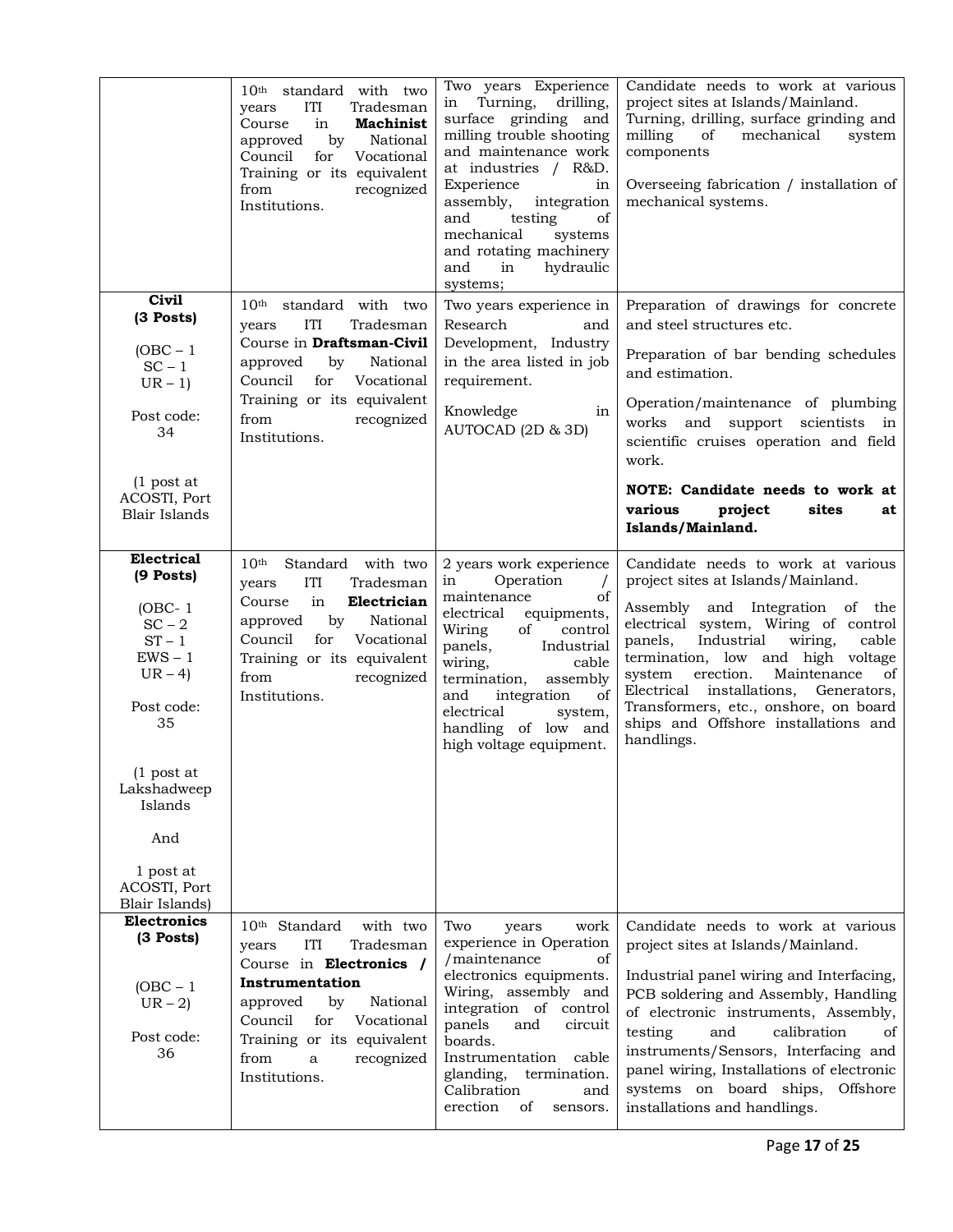|  | Handling             | ΟÌ   |
|--|----------------------|------|
|  | instrumentation      | and  |
|  | control,             | data |
|  | acquisition systems. |      |
|  |                      |      |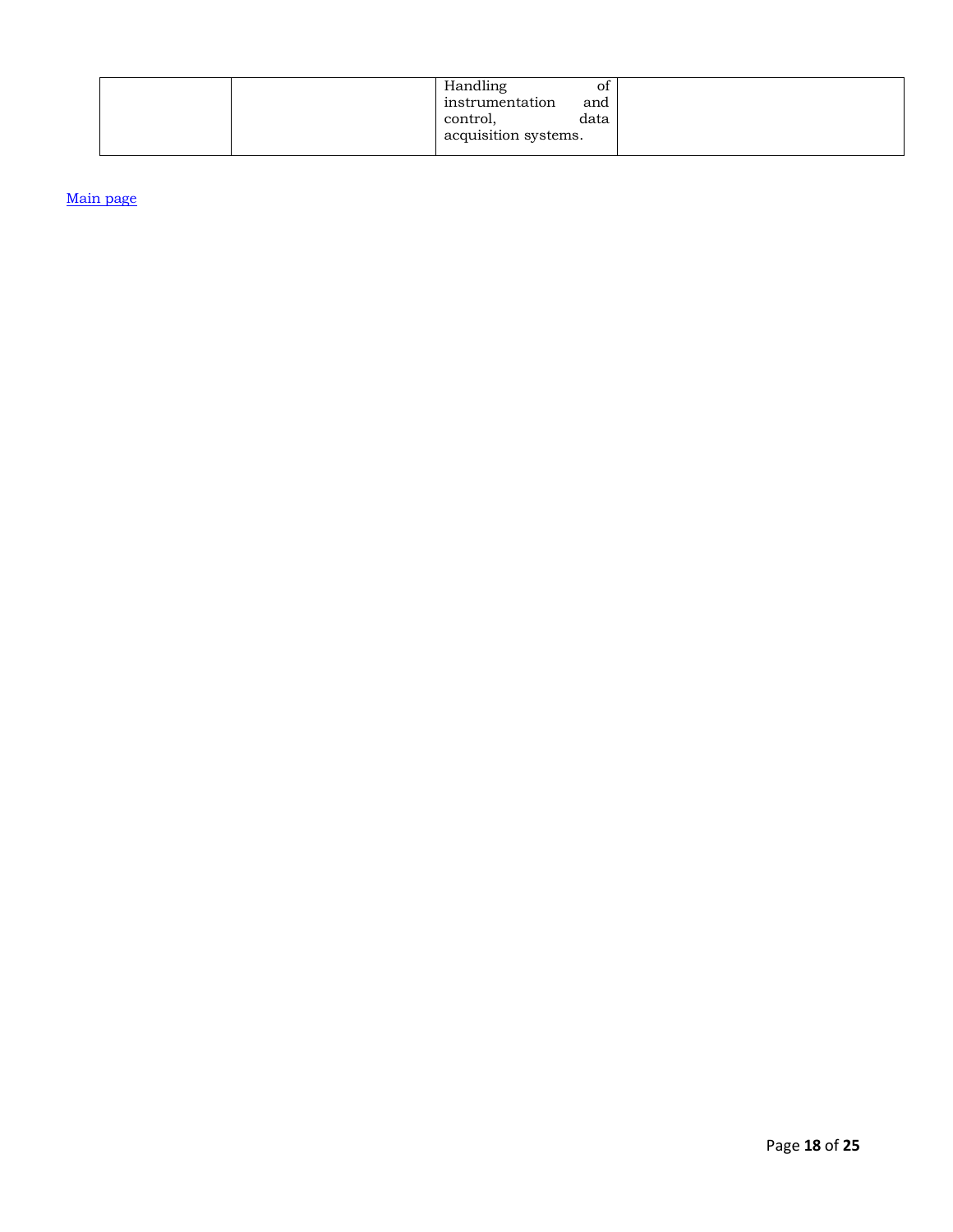| Name of the Post  |                      | <b>Project Junior Assistant</b>                        |
|-------------------|----------------------|--------------------------------------------------------|
| <b>Post Code</b>  | ٠                    | 37                                                     |
| No. of Post(s)    | $\ddot{\cdot}$       | 25 (UR-13; OBC-06; SC-03; ST-01; EWS-02)               |
|                   |                      | (One post will be suitable for PwD-OH category.)       |
|                   |                      | (2 posts at ACOSTI, Port Blair Islands)                |
| Emoluments        | ٠                    | Rs. 18,000/- + HRA                                     |
| Maximum age limit | $\ddot{\phantom{a}}$ | <b>50</b> (Age relaxation as per Govt. of India norms) |

| <b>Essential Qualification</b>                                     | <b>Desirable</b>                                           | <b>Job Requirement</b>                                                                                                                                                                                                      |  |  |
|--------------------------------------------------------------------|------------------------------------------------------------|-----------------------------------------------------------------------------------------------------------------------------------------------------------------------------------------------------------------------------|--|--|
| degree<br>from<br>Any<br>a<br>recognized<br>Board<br><sub>or</sub> | Working experience of 2 years in<br>organization of repute | Knowledge in Office and accounting<br>$\bullet$<br>procedures                                                                                                                                                               |  |  |
| University                                                         | Working knowledge of Computer,<br>stenography and typing   | Knowledge of word processing and<br>$\bullet$<br>data entry                                                                                                                                                                 |  |  |
|                                                                    |                                                            | Secretarial Assistance in carrying out<br>$\bullet$<br>the day to day functions of the<br>Institute in Finance and Accounts,<br>Purchase<br><b>Stores</b><br>and<br>and<br>Establishment Sections and Scientific<br>groups. |  |  |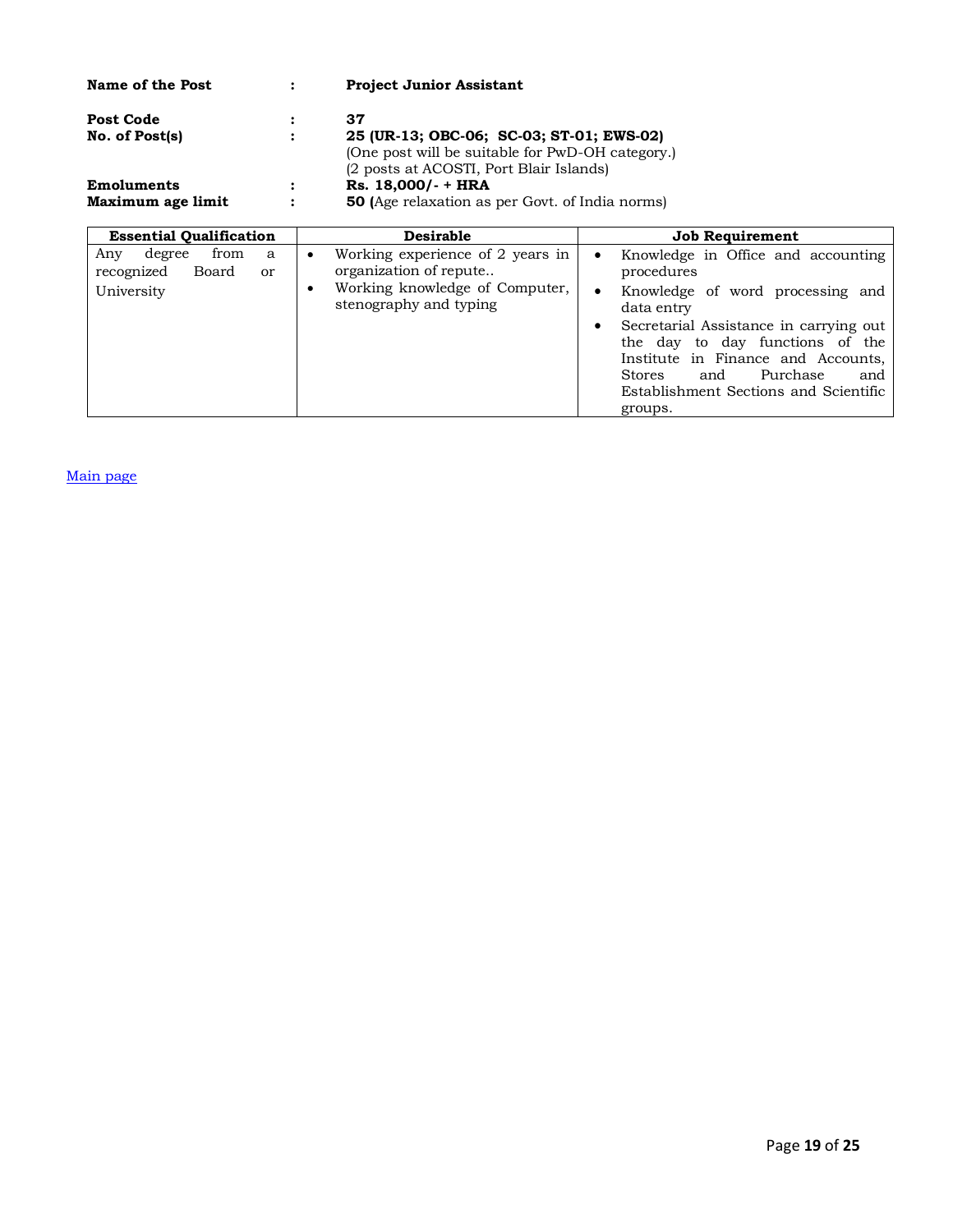| Name of the Post  | <b>Research Associate (RA)</b> |
|-------------------|--------------------------------|
| No. of Post(s)    | 3 (Un-reserved)                |
| Emoluments        | Rs. 47,000/- + HRA             |
| Maximum age limit | 35                             |

| Discipline /       | <b>Essential Qualification</b>                       | <b>Job Requirement</b>                                |
|--------------------|------------------------------------------------------|-------------------------------------------------------|
| <b>Reservation</b> |                                                      |                                                       |
|                    | Doctoral Degree in Oceanography/Physical             | Oceanographic/acoustic Data processing and            |
| Oceanography       | Oceanography/Physics / Oceanic Sciences              | analysis;                                             |
| / Physical         | Or)                                                  | Working knowledge in Softwares such as Ferret,        |
| Oceanography       | M.Tech-Ocean Technology with three years             | GRADS, ODV etc.                                       |
| /Physics           | R&D experience, after acquiring M.Tech               | Programming Languages: MATLAB, Fortan, C              |
| $(1$ Post)         | and having at least one publication in SCI           | $C++$ .                                               |
|                    | Journal                                              | Numerical modeling of oceanographic processes/        |
| (Unreserved)       |                                                      | Sound propagation modeling                            |
|                    |                                                      | Participation in scientific cruise and field studies. |
| Post code:         |                                                      |                                                       |
| 38                 |                                                      |                                                       |
| LIFE SCIENCE       | Ph.D.<br>in<br>Marine<br>Biology/                    | Research / analysis works in the laboratory in        |
| $(2$ Posts)        | /Microbiology/Biochemistry/Zoology,                  | marine microbes / algae isolation, culture and        |
|                    | Or                                                   | characterization isolation culture / marine finfish   |
| (Unreserved)       | M. Tech. in Biotechnology / Bioinformatics           | breading, larval rearing and cage culture /           |
|                    | from a recognized University / National              | physicochemical.                                      |
| Post code:         | with<br>R&D<br><i>laboratories</i><br>three<br>vears |                                                       |
| 39                 | experience after acquiring M.Tech. and               | Participation in scientific cruise and field studies. |
|                    | having one publication in SCI journal.               |                                                       |
| $(1$ post at       |                                                      |                                                       |
| ACOSTI, Port       |                                                      |                                                       |
| Blair Islands)     |                                                      |                                                       |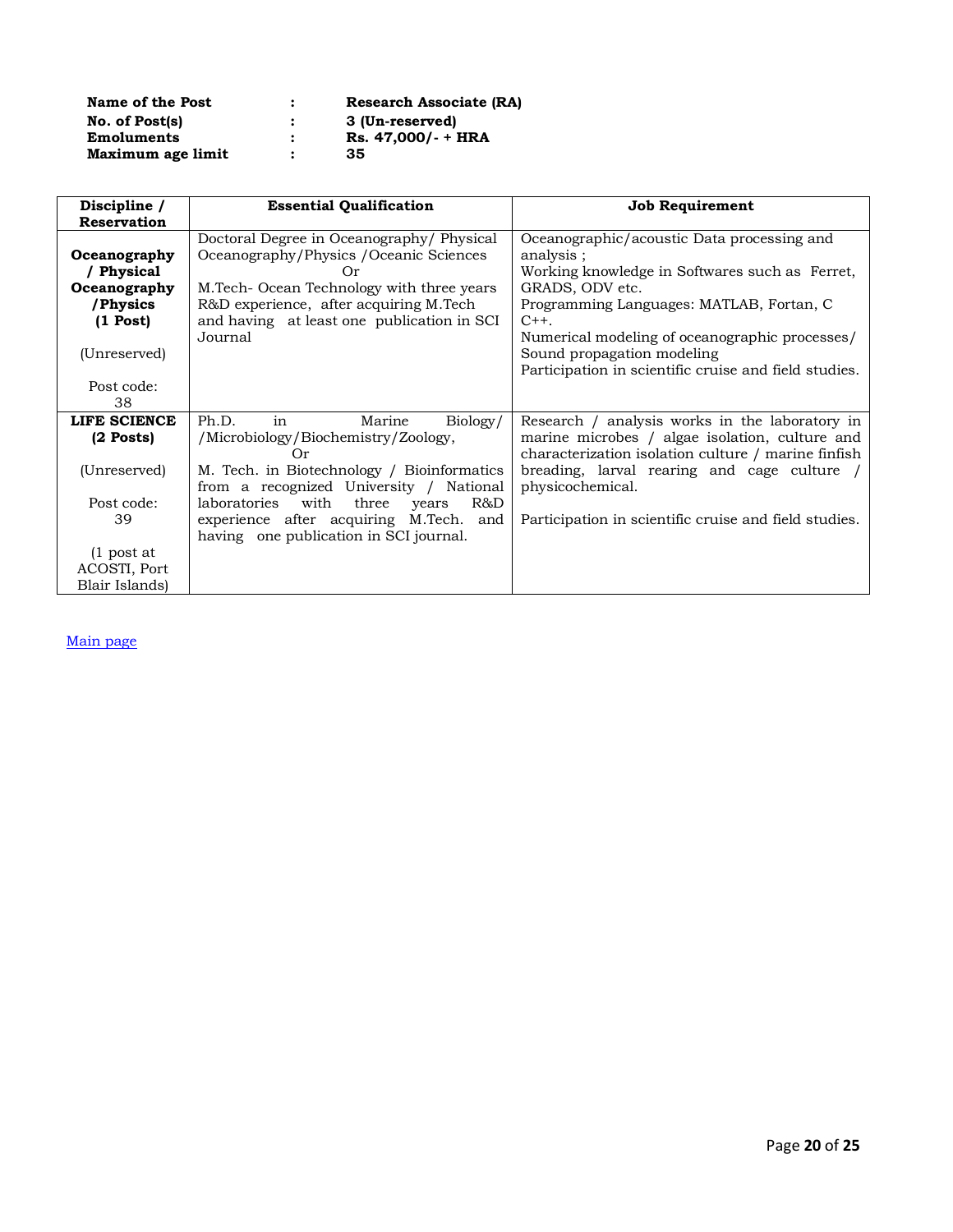| Name of the Post  | <b>Senior Research Fellow (SRF)</b> |
|-------------------|-------------------------------------|
| No. of Post(s)    | 8 (UR-5; OBC-2; SC-1)               |
| Emoluments        | Rs. 35,000/- + HRA                  |
| Maximum age limit | 32                                  |

| Discipline /<br><b>Reservation</b>              | <b>Essential Qualification</b>                                                                                                                                                                                                                                                                                           |                        | <b>Job Requirement</b>                                                                                                                                                                                                                               |
|-------------------------------------------------|--------------------------------------------------------------------------------------------------------------------------------------------------------------------------------------------------------------------------------------------------------------------------------------------------------------------------|------------------------|------------------------------------------------------------------------------------------------------------------------------------------------------------------------------------------------------------------------------------------------------|
| Oceanography<br>(4 Posts)                       | M.Sc.<br>Oceanography / Physical<br>in<br>oceanography / Atmospheric science /<br>Meteorology / Mathematics with at least<br>60% with two years of research experience<br>and having cleared any one of the<br>following examination.                                                                                    | $\bullet$              | Oceanographic<br>data<br>collection,<br>data<br>processing and quality control. Analyzing<br>meteorological and oceanographic data.<br>observation<br>Field<br>activities. Preferable<br>programming language (e.g. Python, Matlab,<br>Ferret)       |
| Post code:<br>40                                | NET<br>CSIR-UGC<br>including<br>a.<br>lectureship<br><i>(Assistant</i> )<br>Professorship) and GATE<br>National<br>examinations<br>level<br>b.<br>conducted by Central Government<br>Departments and their Agencies<br>and Institutions such as DST,<br>DBT, DAE, DOS, DRDO, MHRD,<br>ICAR, CMR, IIT, IISc, IISER, etc., | $\bullet$<br>$\bullet$ | Experience in Oceanographic data analysis,<br>Time series analysis,<br>Software Ferret, GRADS, ODV etc.<br>Programming Languages: MATLAB.                                                                                                            |
|                                                 | M.Sc. in Life / Chemical Sciences with at $\cdot$                                                                                                                                                                                                                                                                        |                        | Research works in the laboratory in marine                                                                                                                                                                                                           |
| <b>Life Sciences</b><br>(4 Posts)               | least $60%$<br>(OR)<br>B.E./B.Tech. in Biotechnology/ Genetics/<br>Bioinformatics / Pharmaceutical<br>from a recognized university / Institute<br>with at least 60% marks with two years of                                                                                                                              |                        | microbes / algae isolation, culture and<br>characterization isolation culture / marine<br>finfish breading, larval rearing and cage<br>culture<br>physicochemical<br>physico-<br>chemical analysis of seawater, sediment<br>and biological analysis. |
| Post code:<br>41                                | research experience and having cleared •<br>any one of the following examination.<br>CSIR-UGC<br>NET<br>including<br>a.                                                                                                                                                                                                  |                        | Participation in scientific cruise and field<br>studies.                                                                                                                                                                                             |
| $(2$ posts at<br>ACOSTI, Port<br>Blair Islands) | lectureship<br><i>(Assistant</i> )<br>Professorship) and GATE<br>level<br>National<br>examinations<br>b.<br>conducted by Central Government<br>Departments and their Agencies<br>and Institutions such as DST,<br>DBT, DAE, DOS, DRDO, MHRD,<br>ICAR, CMR, IIT, IISc, IISER, etc.,                                       |                        |                                                                                                                                                                                                                                                      |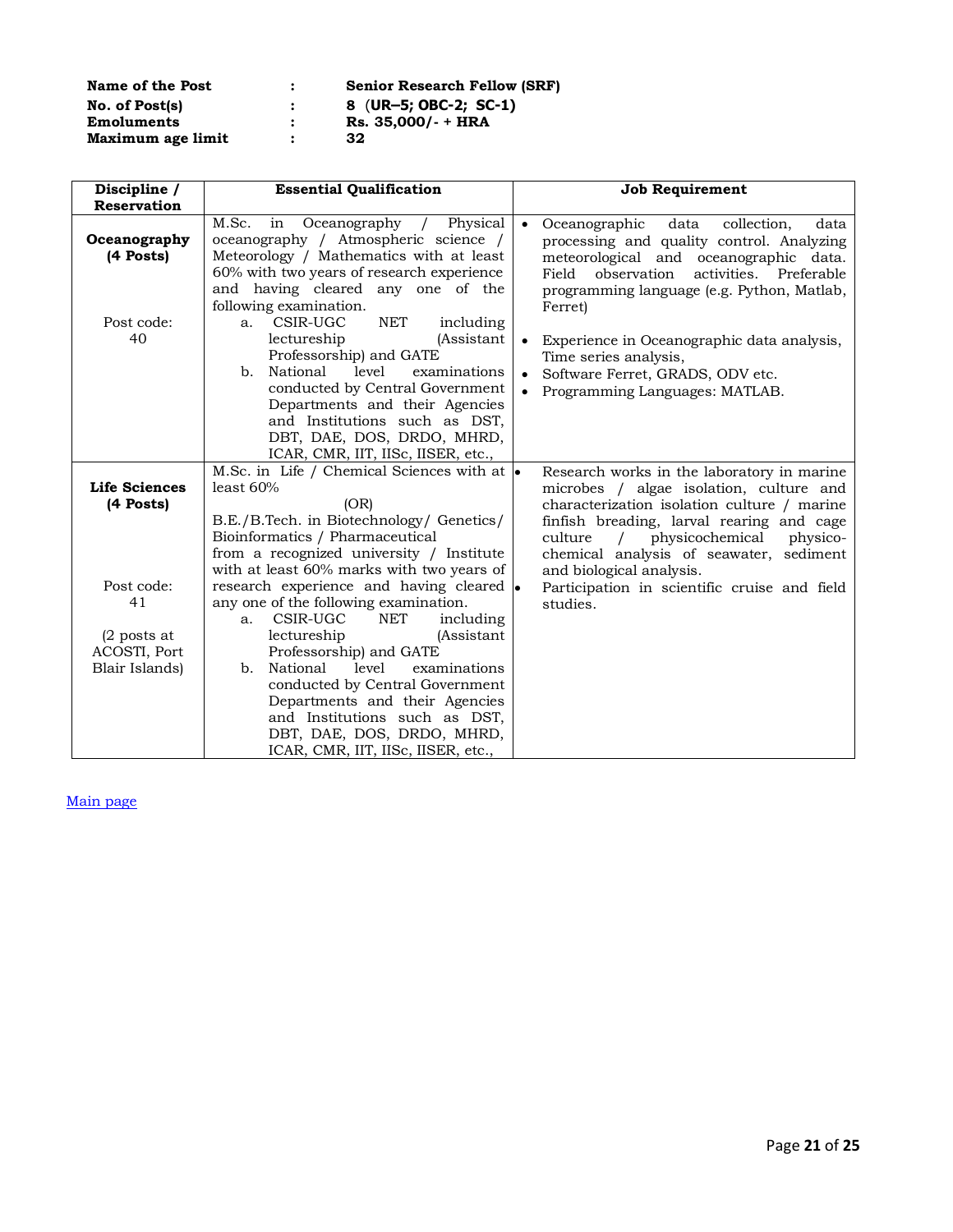| Name of the Post  | : | <b>Junior Research Fellow (JRF)</b> |
|-------------------|---|-------------------------------------|
| No. of Post(s)    |   | 2 (Unreserved)                      |
| <b>Emoluments</b> |   | Rs. 31.000/- + HRA                  |
| Maximum age limit |   | 28                                  |

| Discipline /                                   | <b>Essential Qualification</b>                                                                                                              | <b>Job Requirement</b>                                                                                                                                                     |
|------------------------------------------------|---------------------------------------------------------------------------------------------------------------------------------------------|----------------------------------------------------------------------------------------------------------------------------------------------------------------------------|
| <b>Reservation</b>                             |                                                                                                                                             |                                                                                                                                                                            |
| LIFE SCIENCES<br>$(2$ Posts)                   | • M.Sc. in Life / Chemical Sciences,<br>(OR) B.Tech. Biotechnology / Genetics<br>Bioinformatics / Pharmaceutical<br>with at least 60% marks | analysis related to marine<br>$\bullet$ Research<br>microbial / marine micro & macro algal /<br>marine fin fish culture.<br>• Participation in scientific cruise and field |
| (Unreserved)                                   | • having cleared any one of the following<br>examination.<br>• CSIR-UGC NET including lectureship                                           | studies.                                                                                                                                                                   |
| Post code:<br>42                               | (Assistant Professorship) and GATE<br>• National level examinations conducted<br>by Central Government Departments                          |                                                                                                                                                                            |
| $(1$ post at<br>ACOSTI, Port<br>Blair Islands) | and their Agencies and Institutions<br>such as DST, DBT, DAE, DOS, DRDO,<br>MHRD, ICAR, CMR, IIT, IISc, IISER,<br>etc.,                     |                                                                                                                                                                            |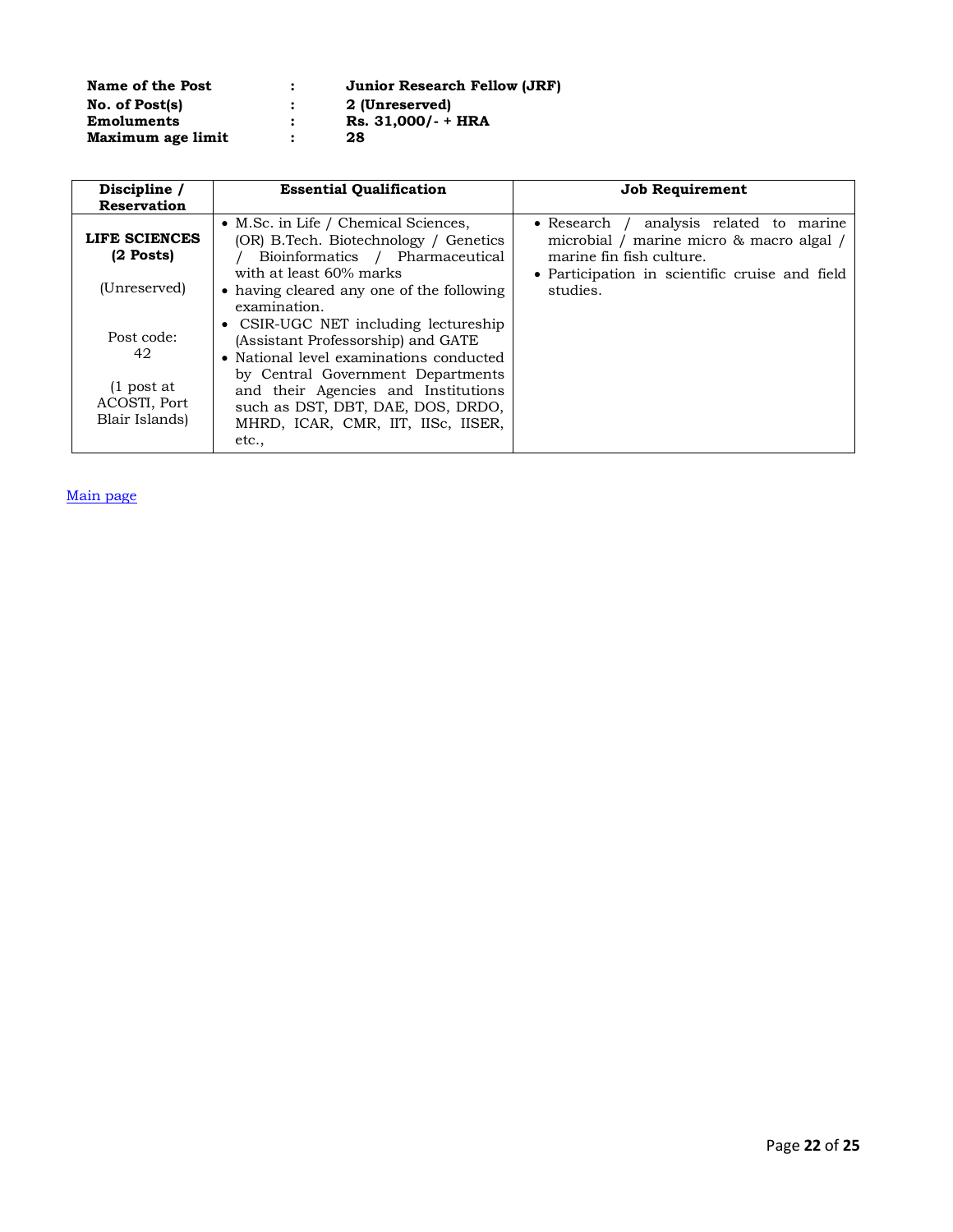### <span id="page-22-1"></span>**How to apply for the posts:**

- 1) The application form is available online on NIOT website <https://www.niot.res.in/index.php/recruitment>
- 2) The candidate must read the instructions thoroughly before the filling the application forms.
- 3) The candidate is requested to visit NIOT website periodically to keep track of new announcements and changes, if any.
- 4) In case of any difficulty in filling the online application form, please send an e-mail to [recruitment@niot.res.in](mailto:recruitment@niot.res.in) indicating the problem faced.
- 5) The candidate has to fill the application online and upload recent passport size colour photograph and scanned copies of the documents listed below:-
	- (i) Educational Qualification Certificates from 10<sup>th</sup> Standard onwards.
	- (ii) Mark Lists for all semesters or Consolidated mark lists issued by the University. & Degree Certificate
	- (iii) Experience certificates issued by the Employer as per the format.

(Please note that salary slips, appointment orders/ Relieving orders issued will not be construed as experience certificate)

- (iv) Certificate in prescribed format (in respect of candidates seeking relaxation for Central Government Employees)
- (v) Certificate in prescribed format (in respect of candidates claiming reservation under OBC/SC/ST/EWS Category)
- (vi) Certificate in prescribed format (in respect of candidates seeking relaxation as Exservicemen & PwD category)

(vii) Copies of Publications/ Reprints of the Journal.

- 6) On submitting the completed application, an online Registration Number will be provided by the system. The candidates must take note of the same.
- 7) Request for change/correction in the Application Form will not be entertained under any circumstance. Therefore, the candidate must ensure the accuracy of the data entered and the documents uploaded.
- 8) Incomplete applications without uploading the required documents, photographs etc will be treated as invalid and rejected.

#### <span id="page-22-0"></span>**Terms and conditions**.

- 1. The candidate must be a CITIZEN OF INDIA.
- 2. The candidate must ensure that he is eligible in all respect for that post and if it is found not eligible any aspect at any stage, his candidature will be summarily rejected and cancelled without further correspondence.
- 3. The applicant should produce the original certificates uploaded in the on-line application as and when required. If original certificates are not produced or discrepancies are found in the certificates, the supporting documents or concealing of facts are noticed, the candidature will be summarily disqualified and rejected.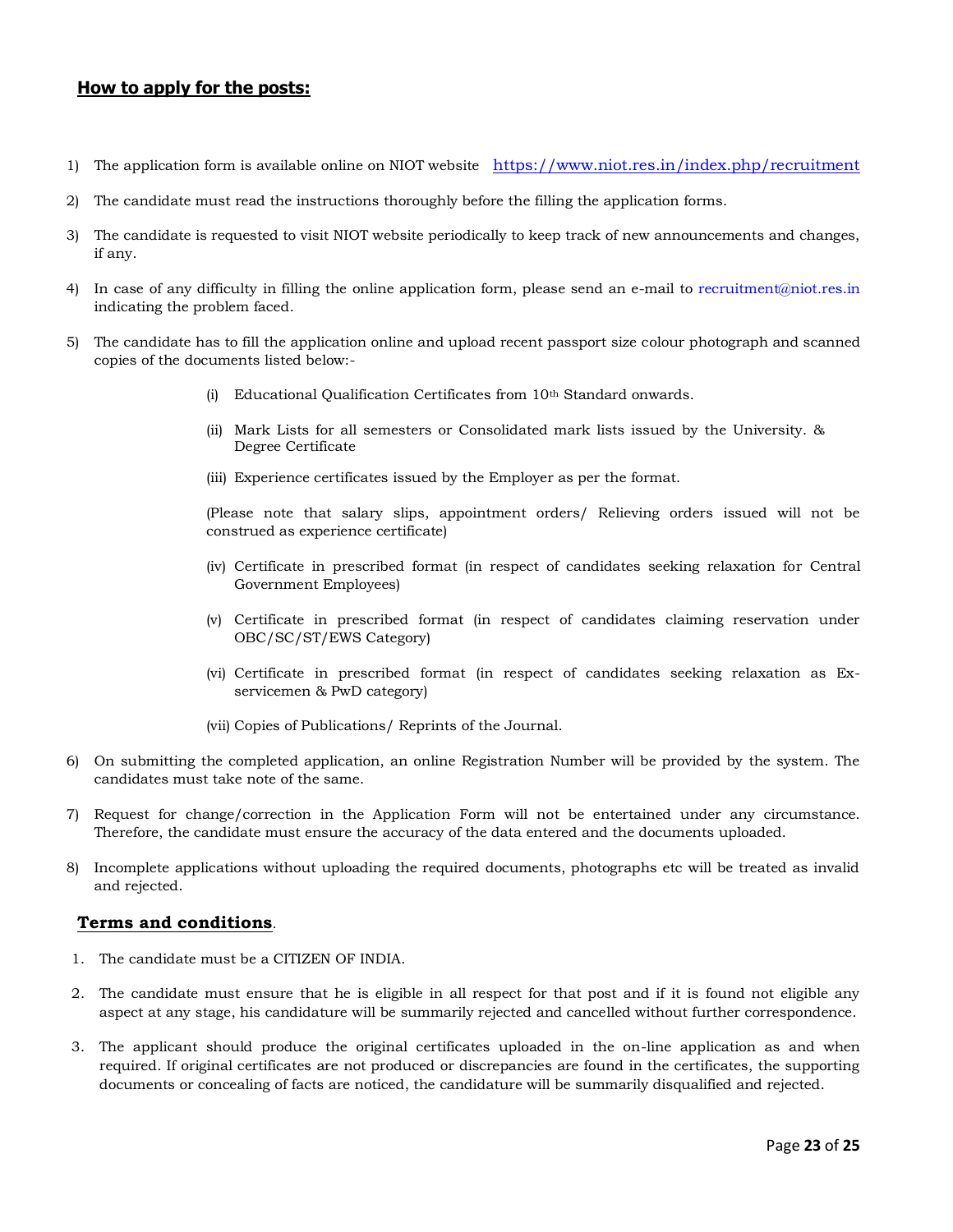- 4. The Crucial Date for determining the possession of '**AGE AND ESSENTIAL QUALIFICATION (EQs)/EXPERIENCE**' will be the closing date for on line application. The applicants should not have exceeded the maximum age limit on the crucial date. The Date of Birth as recorded in the 10thStd/Matriculation/Transfer certificate/Certificate of Domicile/Birth Certificate issued by the competent authority will be accepted as proof of age.
- 5. Reservations shall be applied to all the posts except for Project Scientist III and Project Scientist II.
- 6. The upper age limit in respect of the OBC/SC/ST categories and for Ex-servicemen, Person with Disabilities and other specified categories shall be relaxable in accordance with the orders issued by the Central Govt. from time to time in this regard.
- 7. The candidates seeking reservation and claiming relaxation must produce the required certificate in the prescribed format duly signed by the issuing authority at the time of submission of application.
- 8. The prescribed educational qualifications are the minimum and mere possession of the education qualifications and requisite experience will not entitle any right to be called for test/interview or selection.
- 9. Applicant should ensure that he/she possess essential educational qualification and the experience in the relevant area as required to the post.
- 10. In case, the particular institute does not follow percentage system for awarding marks, the percentage arrived will be taken as per conversion formula mentioned in the certificate of marks. In case where conversion formula is not available, the percentage will be reckoned by multiplying the CGPA \* 9.5.
- 11. Experience claimed by the candidate will be counted only from the date on which the candidate has acquired the minimum educational qualification required for the post. Doctorate Degree in the relevant area of research will count as 3 years' experience for Scientific Posts.
- 12. The candidates selected are liable to work anywhere in India, in any of the Centre, Project sites of NIOT. 2 posts in Project Scientist–III, 3 posts in Project Scientist-II, 6 posts in Project Scientist-I, 6 Posts in Project Scientific Assistant, 3 Posts in Project Technician, 2 posts in Project Junior Assistant, 1 post in Research Associate, 2 Posts in Senior Research Fellow and 1 post in Junior Research Fellow are meant for the Atal Centre for Science & Technology for Islands (ACOSTI) in Port Blair. Similarly, 1 post in Project Scientist-I (Civil), 1 post in Project Scientific Assistant (Mechanical) and 1 post in Project Scientific Assistant (Electrical), 1 post in Project Technician (Mechanical) and 1 post in Project Technician (Electrical) will be stationed in Lakshadweep Islands.
- 13. The candidates will be required to participate in scientific cruises, field visits, survey etc in ships, boats.
- 14. NIOT strives to have gender balance and Women candidates fulfilling the requirements are encouraged to apply for the post.
- 15. Candidates who are employed in Government/ autonomous Institutions and PSU should submit NOC from the employer for applying for the post.
- 16. If the number of applications are very large, the screening or selection committee may fix suitable norms for short listing the candidates for the Interview or Test or both as the case may be, depending upon the number of candidates applied for the post and the vacancies available so as to restrict the number of candidates to a manageable & reasonable level.
- 17. The selection of the posts of Project Scientists and Research Fellows will be based on the performance in the interview (online/Offline). In respect of the other posts, the selection will be based on the marks obtained in the written test/Trade/Skill test (Online/Offline). The skill test will be of qualifying nature.
- 18. No TA/DA will be paid towards attending the Interview / Written examination.